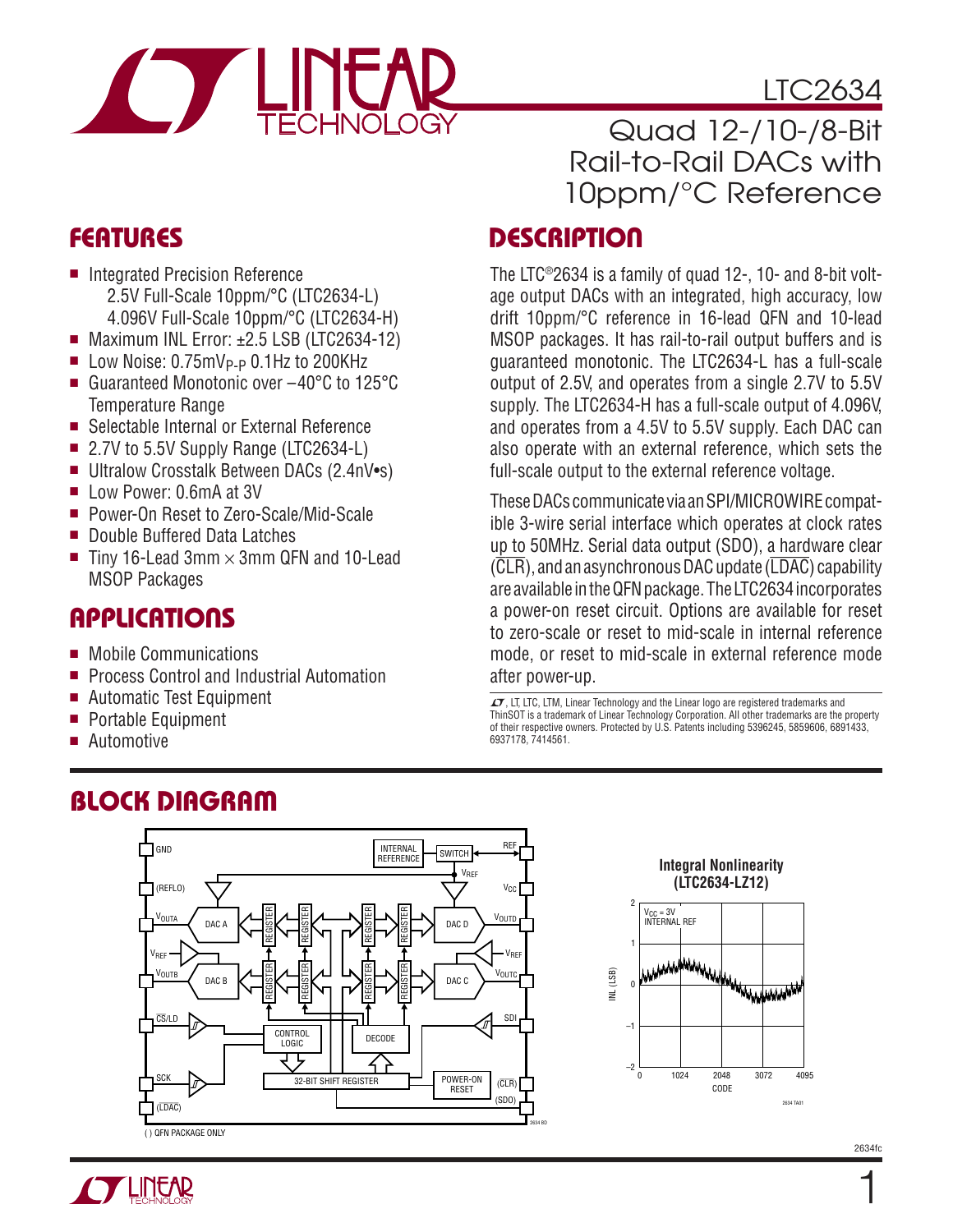#### Absolute Maximum Ratings **(Notes 1, 2)**

| CS/LD, SCK, SDI, LDAC, CLR, SDO, REFLO - 0.3V to 6V |  |
|-----------------------------------------------------|--|
|                                                     |  |
|                                                     |  |
| <b>Operating Temperature Range</b>                  |  |
|                                                     |  |
|                                                     |  |
|                                                     |  |
|                                                     |  |

| Lead Temperature (Soldering, 10 sec) |  |
|--------------------------------------|--|
|                                      |  |

## Pin Configuration



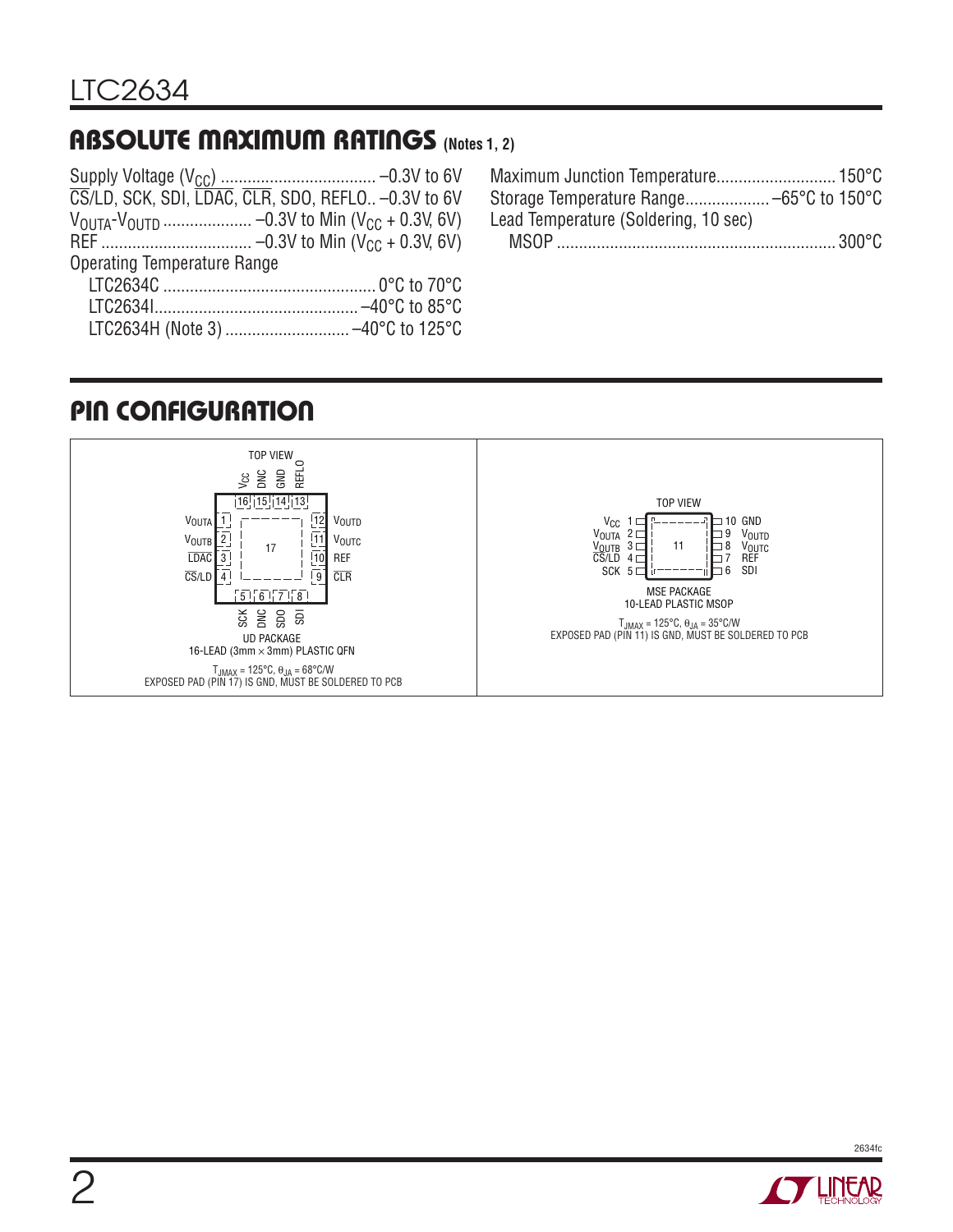#### ORDER INFORMATION

| LTC2634 C | UD. | -L. | z | 12 | #TR | <b>PBF</b> |                                                                                                            |
|-----------|-----|-----|---|----|-----|------------|------------------------------------------------------------------------------------------------------------|
|           |     |     |   |    |     |            |                                                                                                            |
|           |     |     |   |    |     |            | <b>LEAD FREE DESIGNATOR</b>                                                                                |
|           |     |     |   |    |     |            | $PBF =$ Lead Free                                                                                          |
|           |     |     |   |    |     |            | <b>TAPE AND REEL</b>                                                                                       |
|           |     |     |   |    |     |            | $TR = 2,500$ -Piece Tape and Reel                                                                          |
|           |     |     |   |    |     |            |                                                                                                            |
|           |     |     |   |    |     |            | <b>RESOLUTION</b>                                                                                          |
|           |     |     |   |    |     |            | $12 = 12 - Bit$<br>$10 = 10 - Bit$                                                                         |
|           |     |     |   |    |     |            | $8 = 8 - Bit$                                                                                              |
|           |     |     |   |    |     |            |                                                                                                            |
|           |     |     |   |    |     |            | <b>POWER-ON RESET</b>                                                                                      |
|           |     |     |   |    |     |            | MI = Reset to Mid-Scale in Internal Reference Mode                                                         |
|           |     |     |   |    |     |            | MX = Reset to Mid-Scale in External Reference Mode<br>$Z =$ Reset to Zero-Scale in Internal Reference Mode |
|           |     |     |   |    |     |            |                                                                                                            |
|           |     |     |   |    |     |            | FULL-SCALE VOLTAGE, INTERNAL REFERENCE MODE                                                                |
|           |     |     |   |    |     |            | $L = 2.5V$                                                                                                 |
|           |     |     |   |    |     |            | $H = 4.096V$                                                                                               |
|           |     |     |   |    |     |            | <b>PACKAGE TYPE</b>                                                                                        |
|           |     |     |   |    |     |            | $UD = 16$ -Lead QFN                                                                                        |
|           |     |     |   |    |     |            | $MSE = 10$ -Lead MSOP                                                                                      |
|           |     |     |   |    |     |            | <b>TEMPERATURE GRADE</b>                                                                                   |
|           |     |     |   |    |     |            | $C =$ Commercial Temperature Range (0°C to 70°C)                                                           |
|           |     |     |   |    |     |            | l = Industrial Temperature Range (–40°C to 85°C)                                                           |
|           |     |     |   |    |     |            | H = Automotive Temperature Range ( $-40^{\circ}$ C to 125 $^{\circ}$ C)                                    |
|           |     |     |   |    |     |            | <b>PRODUCT PART NUMBER</b>                                                                                 |
|           |     |     |   |    |     |            |                                                                                                            |

Consult LTC Marketing for information on non-standard lead based finish parts.

For more information on lead free part marking, go to: http://www.linear.com/leadfree/

For more information on tape and reel [specifications](https://www.application-datasheet.com/), go to: http://www.linear.com/tapeandreel/

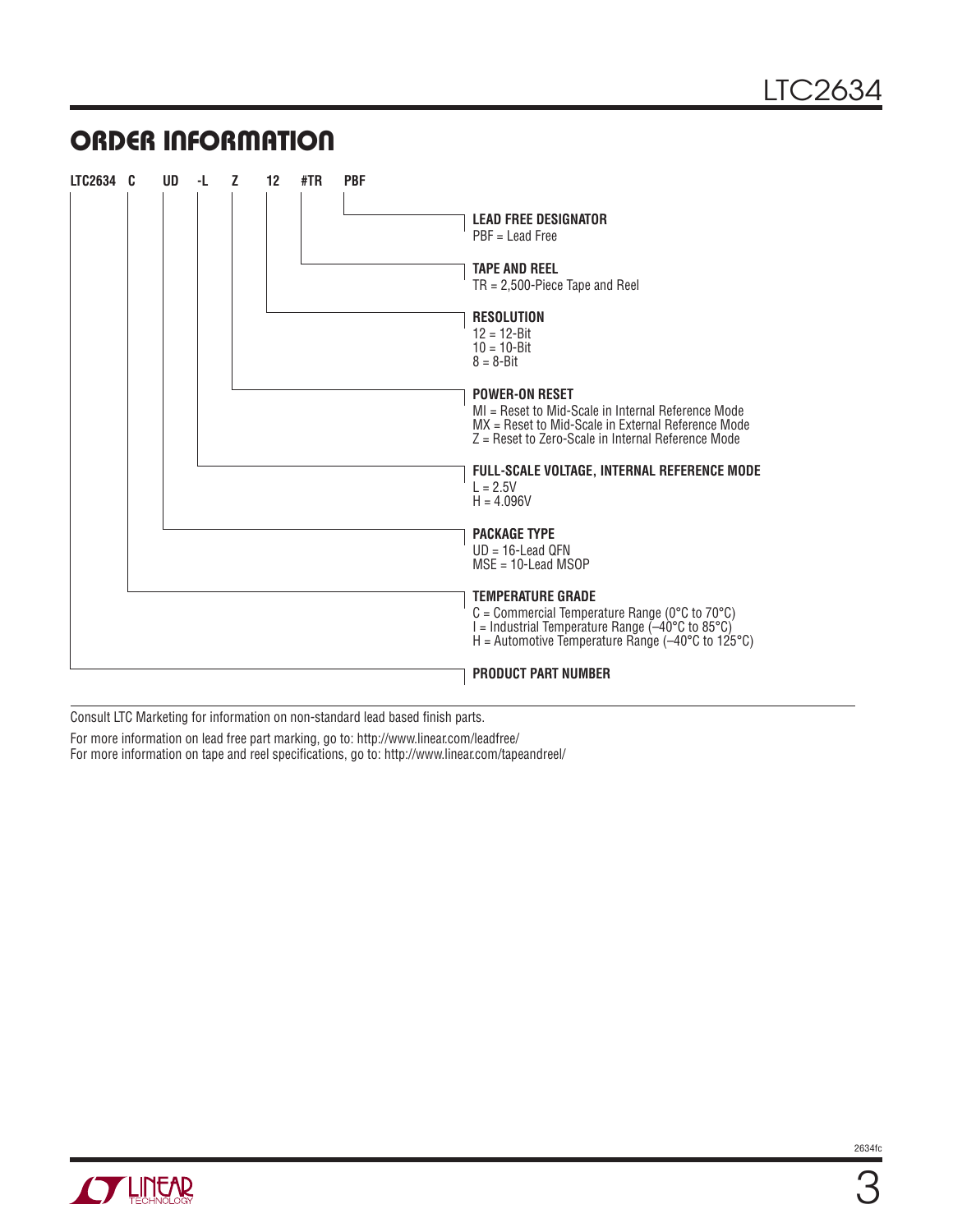## Product Selection Guide

|                    |            | <b>PART MARKING*</b> | V <sub>FS</sub> WITH INTERNAL | <b>POWER-ON</b>      | <b>POWER-ON</b><br><b>REFERENCE</b> |                   |                 |                    |
|--------------------|------------|----------------------|-------------------------------|----------------------|-------------------------------------|-------------------|-----------------|--------------------|
| <b>PART NUMBER</b> | <b>QFN</b> | <b>MSOP</b>          | <b>REFERENCE</b>              | <b>RESET TO CODE</b> | <b>MODE</b>                         | <b>RESOLUTION</b> | V <sub>CC</sub> | <b>MAXIMUM INL</b> |
| LTC2634-LMI12      | LDQX       | LTDRV                | $2.5V \cdot (4095/4096)$      | Mid-Scale            | Internal                            | $12 - Bit$        | 2.7V to 5.5V    | ±2.5LSB            |
| LTC2634-LMI10      | LDRF       | <b>LTDSC</b>         | $2.5V \cdot (1023/1024)$      | Mid-Scale            | Internal                            | 10-Bit            | 2.7V to 5.5V    | ±1LSB              |
| LTC2634-LMI8       | LDRN       | <b>LTDSK</b>         | $2.5V \cdot (255/256)$        | Mid-Scale            | Internal                            | 8-Bit             | 2.7V to 5.5V    | ±0.5LSB            |
| LTC2634-LMX12      | LDQW       | <b>LTDRT</b>         | $2.5V \cdot (4095/4096)$      | Mid-Scale            | External                            | $12-Bit$          | 2.7V to 5.5V    | ±2.5LSB            |
| LTC2634-LMX10      | LDRD       | <b>LTDSB</b>         | $2.5V \cdot (1023/1024)$      | Mid-Scale            | External                            | $10 - Bit$        | 2.7V to 5.5V    | ±1LSB              |
| LTC2634-LMX8       | LDRM       | <b>LTDSJ</b>         | $2.5V \cdot (255/256)$        | Mid-Scale            | External                            | 8-Bit             | 2.7V to 5.5V    | ±0.5LSB            |
| LTC2634-LZ12       | LDQV       | <b>LTDRS</b>         | $2.5V \cdot (4095/4096)$      | Zero-Scale           | Internal                            | $12-Bit$          | 2.7V to 5.5V    | ±2.5LSB            |
| LTC2634-LZ10       | LDRC       | <b>LTDRZ</b>         | $2.5V \cdot (1023/1024)$      | Zero-Scale           | Internal                            | 10-Bit            | 2.7V to 5.5V    | ±1LSB              |
| LTC2634-LZ8        | LDRK       | <b>LTDSH</b>         | $2.5V \cdot (255/256)$        | Zero-Scale           | Internal                            | 8-Bit             | 2.7V to 5.5V    | ±0.5LSB            |
| LTC2634-HMI12      | LDRB       | <b>LTDRY</b>         | 4.096V · (4095/4096)          | Mid-Scale            | Internal                            | $12-Bit$          | 4.5V to 5.5V    | ±2.5LSB            |
| LTC2634-HMI10      | LDRJ       | <b>LTDSG</b>         | $4.096V \cdot (1023/1024)$    | Mid-Scale            | Internal                            | $10 - Bit$        | 4.5V to 5.5V    | ±1LSB              |
| LTC2634-HMI8       | LDRR       | <b>LTDSP</b>         | $4.096V \cdot (255/256)$      | Mid-Scale            | Internal                            | 8-Bit             | 4.5V to 5.5V    | ±0.5LSB            |
| LTC2634-HMX12      | LDQZ       | <b>LTDRX</b>         | 4.096V • (4095/4096)          | Mid-Scale            | External                            | $12 - Bit$        | 4.5V to 5.5V    | ±2.5LSB            |
| LTC2634-HMX10      | LDRH       | <b>LTDSF</b>         | $4.096V \cdot (1023/1024)$    | Mid-Scale            | External                            | 10-Bit            | 4.5V to 5.5V    | ±1LSB              |
| LTC2634-HMX8       | LDRQ       | <b>LTDSN</b>         | $4.096V \cdot (255/256)$      | Mid-Scale            | External                            | 8-Bit             | 4.5V to 5.5V    | ±0.5LSB            |
| LTC2634-HZ12       | LDQY       | <b>LTDRW</b>         | 4.096V · (4095/4096)          | Zero-Scale           | Internal                            | $12-Bit$          | 4.5V to 5.5V    | ±2.5LSB            |
| LTC2634-HZ10       | LDRG       | <b>LTDSD</b>         | $4.096V \cdot (1023/1024)$    | Zero-Scale           | Internal                            | $10 - Bit$        | 4.5V to 5.5V    | ±1LSB              |
| LTC2634-HZ8        | LDRP       | <b>LTDSM</b>         | $4.096V \cdot (255/256)$      | Zero-Scale           | Internal                            | 8-Bit             | 4.5V to 5.5V    | ±0.5LSB            |

\*Above options are available in a 16-lead QFN package (LTC2634-UD) or 10-lead MSOP package (LTC2634-MSE).

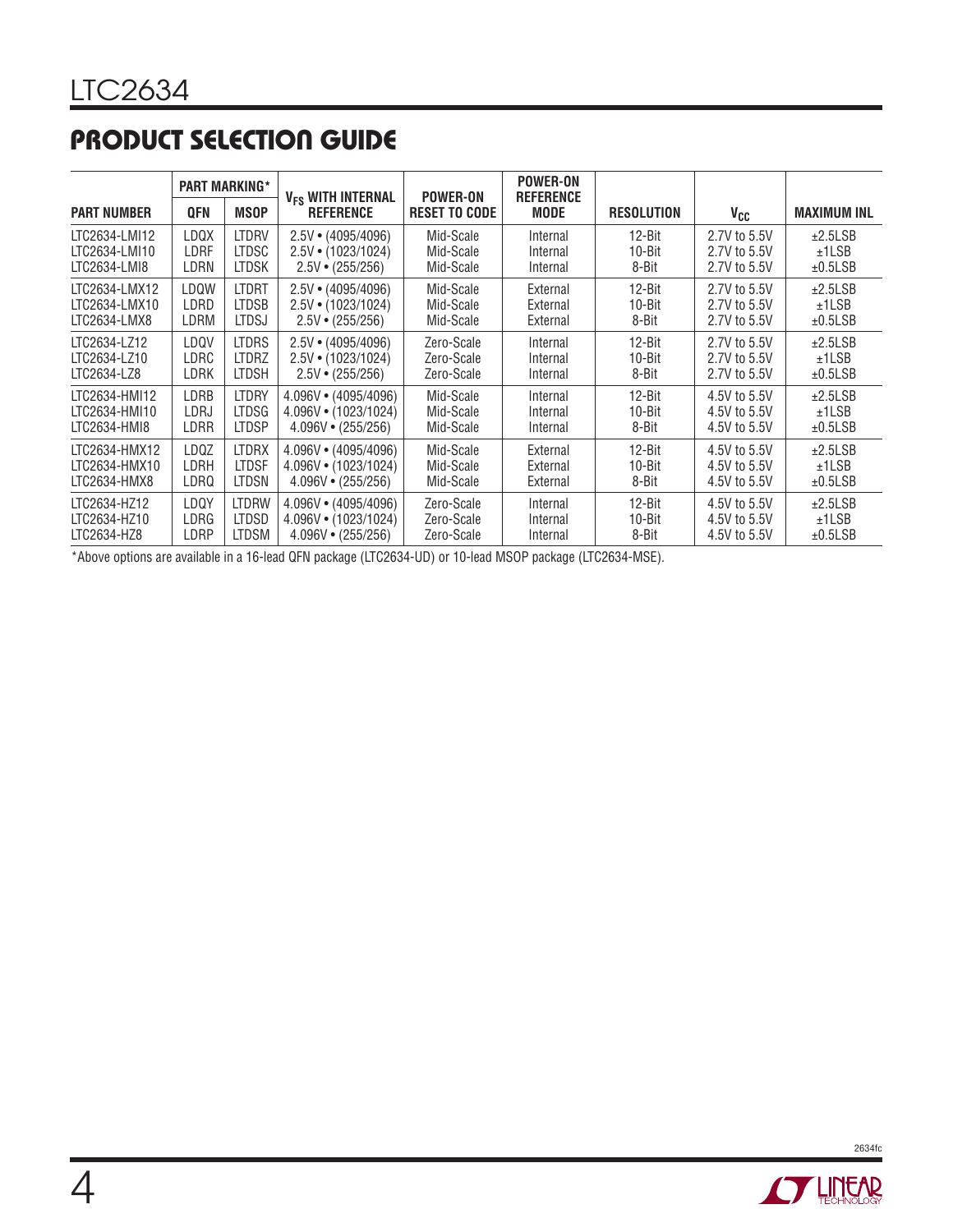temperature range, otherwise [specifications](https://www.application-datasheet.com/) are at T<sub>A</sub> = 25°C. V<sub>CC</sub> = 2.7V to 5.5V, V<sub>OUT</sub> unloaded unless otherwise specified. **LTC2634-LMI12/-LMI10/-LMI8/-LMX12/-LMX10/-LMX8/-LZ12/-LZ10/-LZ8 (VFS = 2.5V)**

|                       |                                            |                                                                                    |           |     | LTC2634-8      |                |     | LTC2634-10     |                | LTC2634-12 |                |                |                            |
|-----------------------|--------------------------------------------|------------------------------------------------------------------------------------|-----------|-----|----------------|----------------|-----|----------------|----------------|------------|----------------|----------------|----------------------------|
|                       | <b>SYMBOL PARAMETER</b>                    | <b>CONDITIONS</b>                                                                  |           | MIN | TYP            | <b>MAX</b>     | MIN | <b>TYP</b>     | MAX            | MIN        | <b>TYP</b>     | <b>MAX</b>     | <b>UNITS</b>               |
| <b>DC Performance</b> |                                            |                                                                                    |           |     |                |                |     |                |                |            |                |                |                            |
|                       | Resolution                                 |                                                                                    | ●         | 8   |                |                | 10  |                |                | 12         |                |                | <b>Bits</b>                |
|                       | Monotonicity                               | $V_{CC}$ = 3V, Internal Ref. (Note 4)                                              |           | 8   |                |                | 10  |                |                | 12         |                |                | <b>Bits</b>                |
| DNL                   | <b>Differential Nonlinearity</b>           | $V_{CC}$ = 3V, Internal Ref. (Note 4)                                              | $\bullet$ |     |                | ±0.5           |     |                | ±0.5           |            |                | ±1             | <b>LSB</b>                 |
| INL                   | <b>Integral Nonlinearity</b>               | $V_{CC}$ = 3V, Internal Ref. (Note 4)                                              | $\bullet$ |     | ±0.05          | $\pm 0.5$      |     | ±0.2           | ±1             |            | ±1             | ±2.5           | <b>LSB</b>                 |
| ZSE                   | Zero-Scale Error                           | $V_{CC}$ = 3V, Internal Ref., Code = 0                                             | $\bullet$ |     | 0.5            | 5              |     | 0.5            | 5              |            | 0.5            | 5              | mV                         |
| $V_{OS}$              | <b>Offset Error</b>                        | $V_{CC}$ = 3V, Internal Ref. (Note 5)                                              | $\bullet$ |     | ±0.5           | ±5             |     | ±0.5           | ±5             |            | ±0.5           | ±5             | mV                         |
| <b>VOSTC</b>          | V <sub>OS</sub> Temperature<br>Coefficient | $V_{CC}$ = 3V, Internal Ref.                                                       |           |     | ±10            |                |     | ±10            |                |            | ±10            |                | $\mu$ V/°C                 |
| GE                    | Gain Error                                 | $V_{CC}$ = 3V, Internal Ref.                                                       |           |     | ±0.2           | ±0.8           |     | ±0.2           | ±0.8           |            | ±0.2           | ±0.8           | %FSR                       |
| $GE_{TC}$             | Gain Temperature<br>Coefficient            | $V_{CC}$ = 3V, Internal Ref. (Note 10)<br>C-Grade<br>I-Grade<br>H-Grade            |           |     | 10<br>10<br>10 |                |     | 10<br>10<br>10 |                |            | 10<br>10<br>10 |                | ppm/°C<br>ppm/°C<br>ppm/°C |
|                       | <b>Load Regulation</b>                     | Internal Ref., Mid-Scale<br>$V_{CC}$ = 3V ±10%, -5mA $\leq$ $I_{OUT}$ $\leq$ 5mA   | 0         |     |                | 0.009 0.016    |     |                | 0.035 0.064    |            |                |                | 0.14 0.256   LSB/mA        |
|                       |                                            | Internal Ref., Mid-Scale<br>$V_{CC}$ = 5V ±10%, -10mA $\leq$ $I_{OUT}$ $\leq$ 10mA | $\bullet$ |     |                | 0.009 0.016    |     |                | 0.035 0.064    |            |                |                | 0.14 0.256 LSB/mA          |
| R <sub>OUT</sub>      | DC Output Impedance                        | Internal Ref., Mid-Scale<br>$V_{CC} = 3V \pm 10\%$ , $-5mA \leq I_{OUT} \leq 5mA$  | $\bullet$ |     |                | $0.09$ $0.156$ |     |                | $0.09$ $0.156$ |            |                | $0.09$ $0.156$ | Ω                          |
|                       |                                            | Internal Ref., Mid-Scale<br>$V_{CC}$ = 5V ±10%, -10mA $\leq$ $I_{OUT}$ $\leq$ 10mA |           |     |                | $0.09$ $0.156$ |     |                | $0.09$ $0.156$ |            |                | $0.09$ $0.156$ | Ω                          |

| <b>SYMBOL</b>       | <b>PARAMETER</b>                                             | <b>CONDITIONS</b>                                                                                                                                                                   | MIN | <b>TYP</b>                   | <b>MAX</b>               | <b>UNITS</b>         |
|---------------------|--------------------------------------------------------------|-------------------------------------------------------------------------------------------------------------------------------------------------------------------------------------|-----|------------------------------|--------------------------|----------------------|
| <b>VOUT</b>         | DAC Output Span                                              | <b>External Reference</b><br>Internal Reference                                                                                                                                     |     | $0$ to $V_{BFF}$<br>0 to 2.5 |                          | V<br>V               |
| <b>PSR</b>          | <b>Power Supply Rejection</b>                                | $V_{CC}$ = 3V ±10% or 5V ±10%                                                                                                                                                       |     | $-80$                        |                          | dB                   |
| <sub>sc</sub>       | Short-Circuit Output Current (Note 6)<br>Sinking<br>Sourcing | $V_{FS} = V_{CC} = 5.5V$<br>Zero-Scale; $V_{OUT}$ Shorted to $V_{CC}$<br>Full-Scale; V <sub>OUT</sub> Shorted to GND                                                                |     | 27<br>$-27$                  | 48<br>$-48$              | mA<br>mA             |
| <b>Power Supply</b> |                                                              |                                                                                                                                                                                     |     |                              |                          |                      |
| $V_{\rm CC}$        | <b>Positive Supply Voltage</b>                               | For Specified Performance                                                                                                                                                           | 2.7 |                              | 5.5                      | $\vee$               |
| Icc                 | Supply Current (Note 7)                                      | $V_{CC}$ = 3V, $V_{REF}$ = 2.5V, External Reference<br>$V_{CC}$ = 3V, Internal Reference<br>$V_{CC}$ = 5V $V_{RFF}$ = 2.5V, External Reference<br>$V_{CC}$ = 5V, Internal Reference |     | 0.5<br>0.6<br>0.6<br>0.7     | 0.7<br>0.8<br>0.8<br>0.9 | mA<br>mA<br>mA<br>mA |
| Isp                 | Supply Current in Power-Down Mode (Note 7)                   | $V_{CC}$ = 5V, C-Grade, I-Grade<br>$V_{CC}$ = 5V, H-Grade                                                                                                                           |     | 0.5<br>0.5                   | 20<br>30                 | μA<br>μA             |

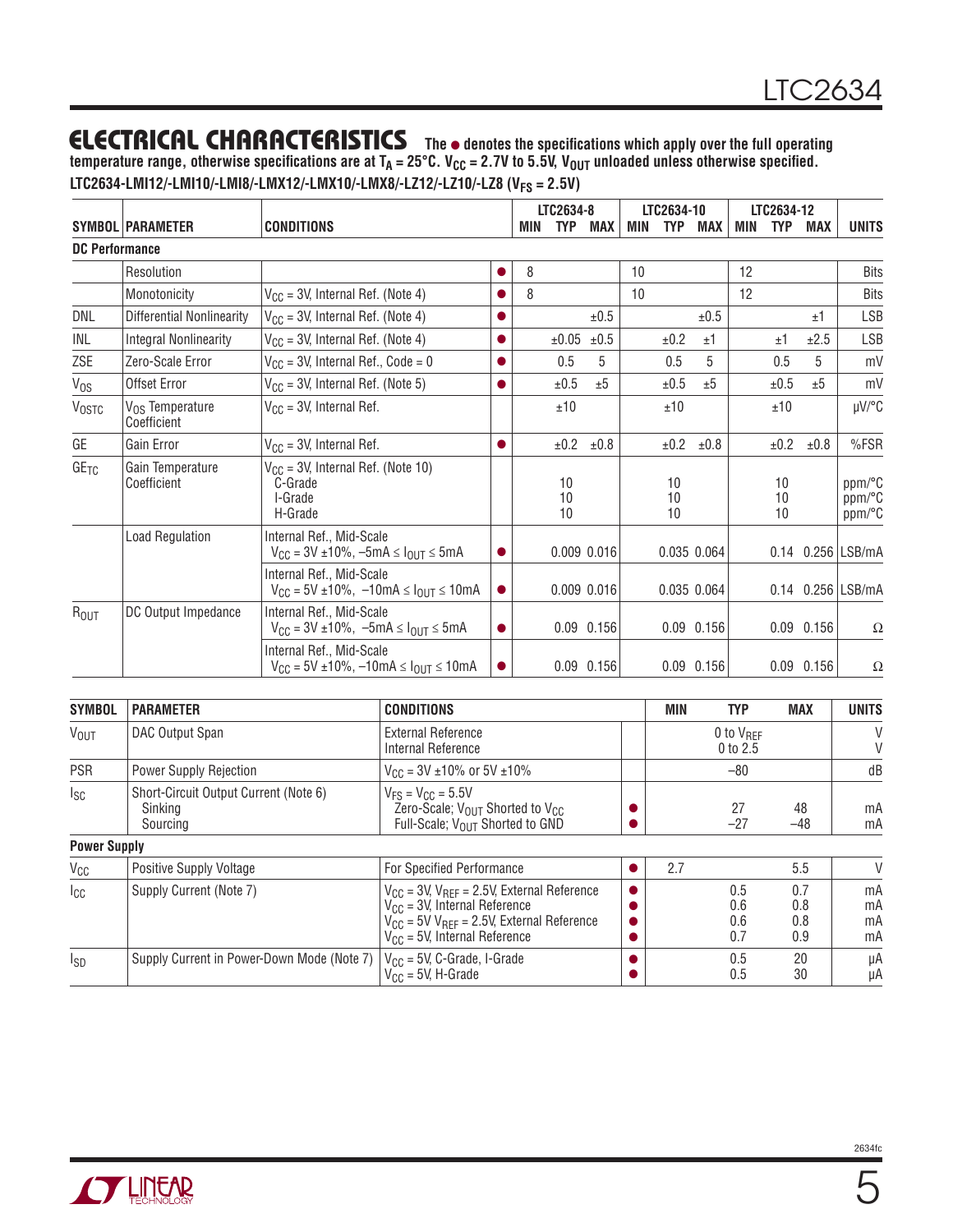temperature range, otherwise [specifications](https://www.application-datasheet.com/) are at T<sub>A</sub> = 25°C. V<sub>CC</sub> = 2.7V to 5.5V, V<sub>OUT</sub> unloaded unless otherwise specified. **LTC2634-LMI12/-LMI10/-LMI8/-LMX12/-LMX10/-LMX8/-LZ12/-LZ10/-LZ8 (VFS = 2.5V)**

| <b>SYMBOL</b>           | <b>PARAMETER</b>                    | <b>CONDITIONS</b>                                                                                                                                                             |   | <b>MIN</b>     | <b>TYP</b>               | <b>MAX</b> | <b>UNITS</b>                                                         |
|-------------------------|-------------------------------------|-------------------------------------------------------------------------------------------------------------------------------------------------------------------------------|---|----------------|--------------------------|------------|----------------------------------------------------------------------|
| <b>Reference Input</b>  |                                     |                                                                                                                                                                               |   |                |                          |            |                                                                      |
| V <sub>REF</sub>        | Input Voltage Range                 |                                                                                                                                                                               |   | 1              |                          | $V_{CC}$   | V                                                                    |
|                         | Resistance                          |                                                                                                                                                                               |   | 120            | 160                      | 200        | $k\Omega$                                                            |
|                         | Capacitance                         |                                                                                                                                                                               |   |                | 14                       |            | pF                                                                   |
| <b>IREF</b>             | Reference Current, Power-Down Mode  | DAC Powered Down                                                                                                                                                              |   |                | 0.005                    | 1.5        | μA                                                                   |
| <b>Reference Output</b> |                                     |                                                                                                                                                                               |   |                |                          |            |                                                                      |
|                         | Output Voltage                      |                                                                                                                                                                               | 0 | 1.24           | 1.25                     | 1.26       | V                                                                    |
|                         | Reference Temperature Coefficient   |                                                                                                                                                                               |   |                | ±10                      |            | ppm/°C                                                               |
|                         | Output Impedance                    |                                                                                                                                                                               |   |                | 0.5                      |            | k $\Omega$                                                           |
|                         | Capacitive Load Driving             |                                                                                                                                                                               |   |                | 10                       |            | μF                                                                   |
|                         | <b>Short-Circuit Current</b>        | $V_{CC}$ = 5.5V, REF Shorted to GND                                                                                                                                           |   |                | 2.5                      |            | mA                                                                   |
| Digital I/O             |                                     |                                                                                                                                                                               |   |                |                          |            |                                                                      |
| V <sub>IH</sub>         | Digital Input High Voltage          | $V_{CC} = 3.6V$ to 5.5V<br>$V_{CC} = 2.7V$ to 3.6V                                                                                                                            |   | 2.4<br>2.0     |                          |            | V<br>V                                                               |
| $V_{IL}$                | Digital Input Low Voltage           | $V_{CC} = 4.5V$ to 5.5V<br>$V_{\rm CC}$ = 2.7V to 4.5V                                                                                                                        |   |                |                          | 0.8<br>0.6 | $\vee$<br>$\vee$                                                     |
| V <sub>OH</sub>         | Digital Output High Voltage         | Load Current = $-100\mu A$                                                                                                                                                    |   | $V_{CC}$ - 0.4 |                          |            | $\vee$                                                               |
| <b>V<sub>OL</sub></b>   | Digital Output Low Voltage          | Load Current = 100µA                                                                                                                                                          |   |                |                          | 0.4        | V                                                                    |
| <b>ILK</b>              | Digital Input Leakage               | $V_{IN}$ = GND to $V_{CC}$                                                                                                                                                    |   |                |                          | ±1         | μA                                                                   |
| $C_{\text{IN}}$         | Digital Input Capacitance           | (Note 8)                                                                                                                                                                      |   |                |                          | 2.5        | pF                                                                   |
| <b>AC Performance</b>   |                                     |                                                                                                                                                                               |   |                |                          |            |                                                                      |
| $t_{\rm S}$             | <b>Settling Time</b>                | $V_{CC}$ = 3V (Note 9)<br>$\pm 0.39\%$ ( $\pm 1$ LSB at 8 Bits)<br>$±0.098\%$ ( $±1LSB$ at 10 Bits)<br>$±0.024\%$ ( $±1LSB$ at 12 Bits)                                       |   |                | 3.3<br>3.8<br>4.2        |            | μs<br>$\mu s$<br>$\mu s$                                             |
|                         | Voltage Output Slew Rate            |                                                                                                                                                                               |   |                | 1.0                      |            | $V/\mu s$                                                            |
|                         | Capacitive Load Driving             |                                                                                                                                                                               |   |                | 500                      |            | pF                                                                   |
|                         | Glitch Impulse                      | At Mid-Scale Transition                                                                                                                                                       |   |                | 2.1                      |            | nV•s                                                                 |
|                         | DAC-to-DAC Crosstalk                | 1 DAC Held at FS, 1 DAC Switch 0 - FS                                                                                                                                         |   |                | 2.1                      |            | nV•s                                                                 |
|                         | Multiplying Bandwidth               | <b>External Reference</b>                                                                                                                                                     |   |                | 320                      |            | kHz                                                                  |
| $e_n$                   | <b>Output Voltage Noise Density</b> | At f = 1kHz, External Reference<br>At f = 10kHz, External Reference<br>At f = 1kHz, Internal Reference<br>At f = 10kHz, Internal Reference                                    |   |                | 180<br>160<br>200<br>180 |            | $nV/\sqrt{Hz}$<br>$nV/\sqrt{Hz}$<br>$nV/\sqrt{Hz}$<br>$nV/\sqrt{Hz}$ |
|                         | Output Voltage Noise                | 0.1Hz to 10Hz, External Reference<br>0.1Hz to 10Hz, Internal Reference<br>0.1Hz to 200kHz, External Reference<br>0.1Hz to 200kHz, Internal Reference<br>$C_{REF} = 0.1 \mu F$ |   |                | 35<br>40<br>680<br>730   |            | $\mu V_{P-P}$<br>$\mu V_{P-P}$<br>$\mu V_{P-P}$<br>$\mu V_{P-P}$     |



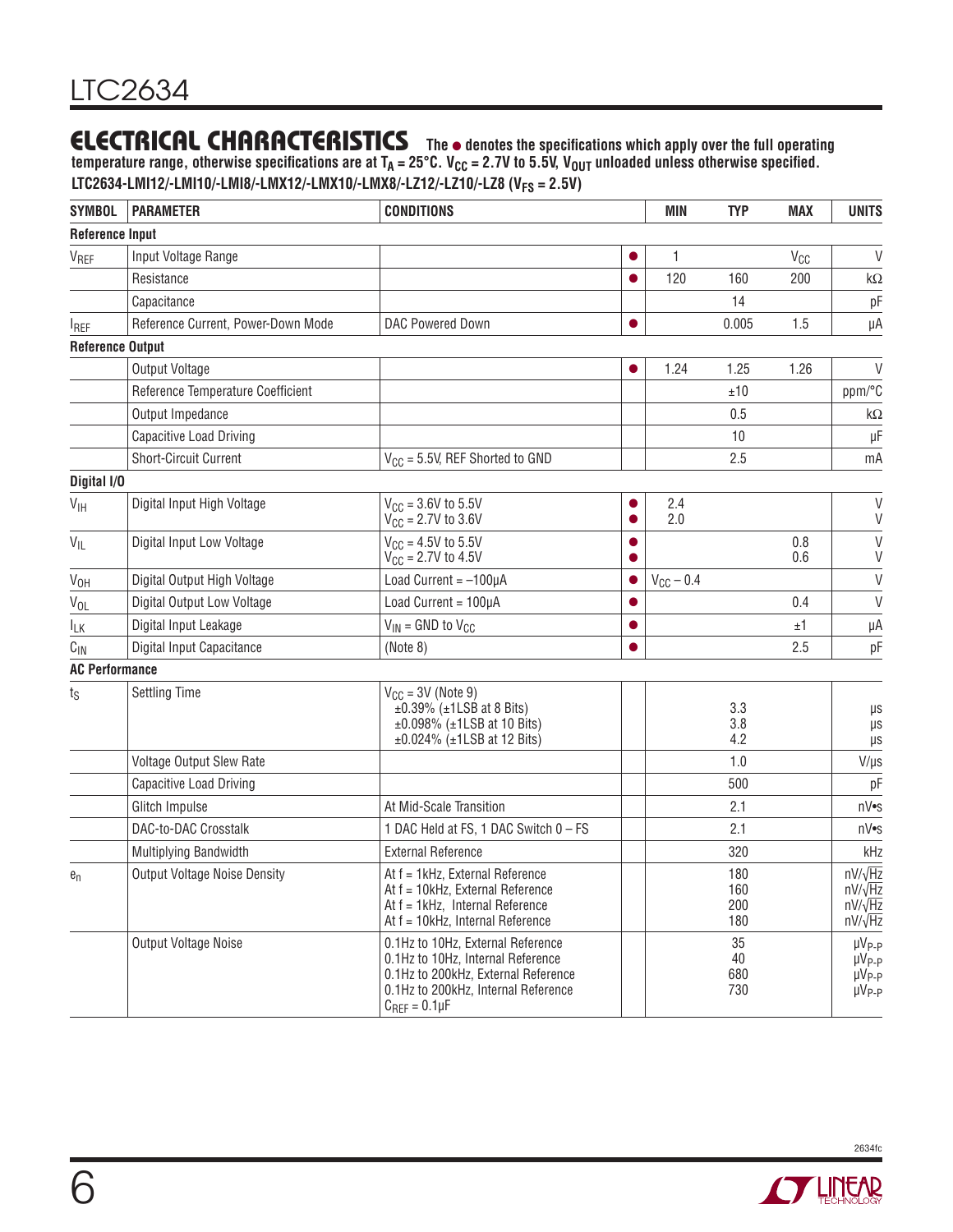temperature range, otherwise [specifications](https://www.application-datasheet.com/) are at T<sub>A</sub> = 25°C. V<sub>CC</sub> = 2.7V to 5.5V, V<sub>OUT</sub> unloaded unless otherwise specified. **LTC2634-LMI12/-LMI10/-LMI8/-LMX12/-LMX10/-LMX8/-LZ12/-LZ10/-LZ8 (VFS = 2.5V)**

| <b>SYMBOL</b>  | <b>PARAMETER</b>                            | <b>CONDITIONS</b>                                                                  | <b>MIN</b> | <b>TYP</b> | <b>MAX</b> | <b>UNITS</b> |
|----------------|---------------------------------------------|------------------------------------------------------------------------------------|------------|------------|------------|--------------|
| t <sub>1</sub> | SDI Valid to SCK Setup                      |                                                                                    | 4          |            |            | ns           |
| t <sub>2</sub> | SDI Valid to SCK Hold                       |                                                                                    | 4          |            |            | ns           |
| $t_3$          | <b>SCK High Time</b>                        |                                                                                    | 9          |            |            | ns           |
| t <sub>4</sub> | <b>SCK Low Time</b>                         |                                                                                    | 9          |            |            | ns           |
| $t_{5}$        | CS/LD Pulse Width                           |                                                                                    | 10         |            |            | ns           |
| $t_6$          | LSB SCK High to CS/LD High                  |                                                                                    |            |            |            | ns           |
| $t_7$          | CS/LD Low to SCK High                       |                                                                                    |            |            |            | ns           |
| $t_8$          | <b>CLR</b> Pulse Width                      |                                                                                    | 20         |            |            | ns           |
| tg             | LDAC Pulse Width                            |                                                                                    | 15         |            |            | ns           |
| $t_{10}$       | CS/LD High to SCK Positive Edge             |                                                                                    |            |            |            | ns           |
|                | <b>SCK Frequency</b>                        | 50% Duty Cycle                                                                     |            |            | 50         | <b>MHz</b>   |
| $t_{11}$       | CS/LD High to LDAC High or Low Transition   |                                                                                    | 200        |            |            | ns           |
| $t_{12}$       | SDO Propagation Delay from SCK Falling Edge | $C_{\text{LOAD}} = 10pF$<br>$V_{CG} = 4.5V$ to 5.5V<br>$V_{\rm CC} = 2.7V$ to 5.5V |            |            | 20<br>45   | ns<br>ns     |



 $\overline{7}$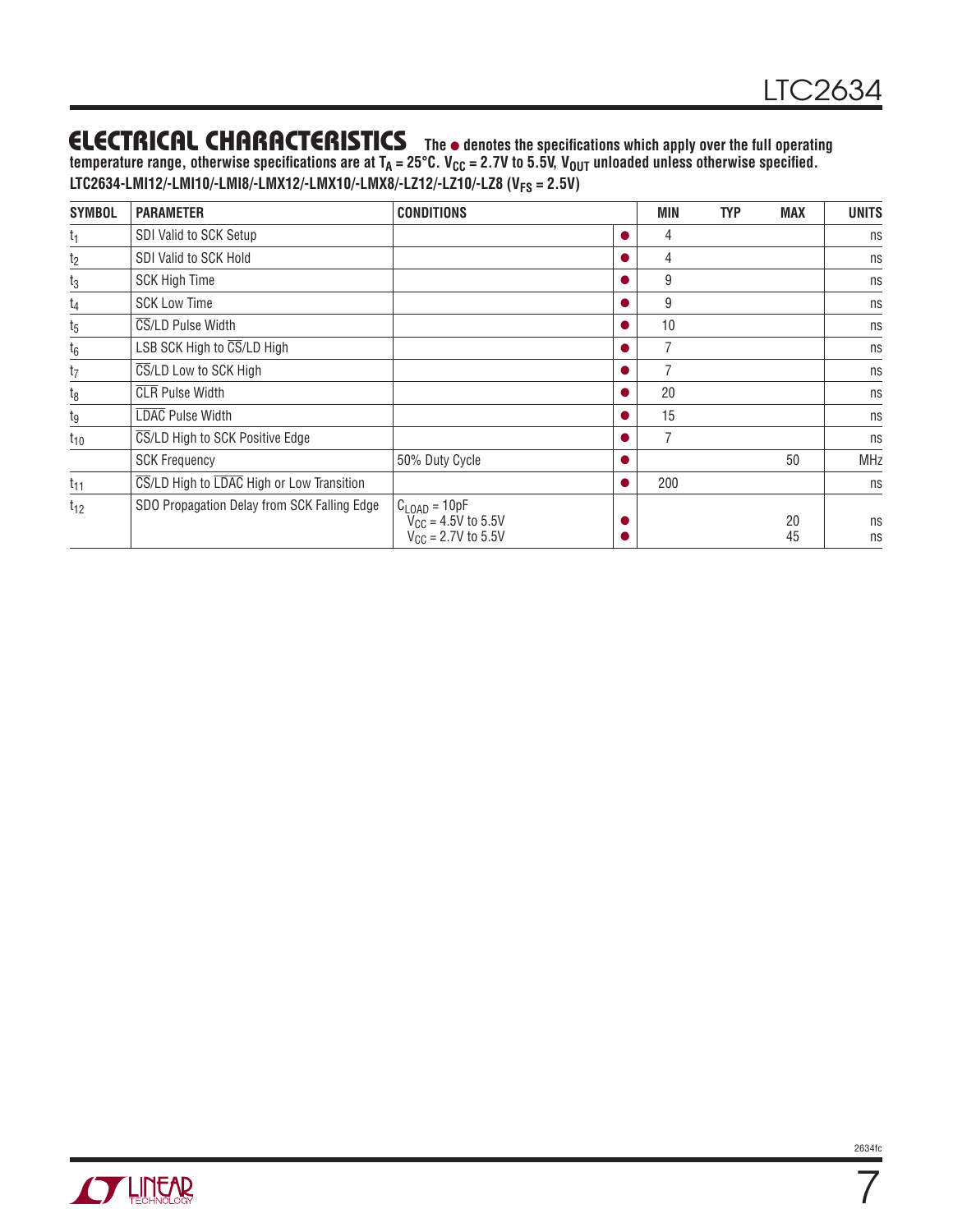temperature range, otherwise [specifications](https://www.application-datasheet.com/) are at T<sub>A</sub> = 25°C. V<sub>CC</sub> = 4.5V to 5.5V, V<sub>OUT</sub> unloaded unless otherwise specified. **LTC2634-HMI12/-HMI10/-HMI8/-HMX12/-HMX10/-HMX8/-HZ12/-HZ10/-HZ8 (VFS = 4.096V)**

|                       |                                     |                                                                                                   |           |     | LTC2634-8      |                |     | LTC2634-10     |                |     | LTC2634-12     |                |                            |
|-----------------------|-------------------------------------|---------------------------------------------------------------------------------------------------|-----------|-----|----------------|----------------|-----|----------------|----------------|-----|----------------|----------------|----------------------------|
|                       | <b>SYMBOL PARAMETER</b>             | <b>CONDITIONS</b>                                                                                 |           | MIN | TYP            | <b>MAX</b>     | MIN | <b>TYP</b>     | MAX            | MIN | <b>TYP</b>     | <b>MAX</b>     | <b>UNITS</b>               |
| <b>DC Performance</b> |                                     |                                                                                                   |           |     |                |                |     |                |                |     |                |                |                            |
|                       | Resolution                          |                                                                                                   |           | 8   |                |                | 10  |                |                | 12  |                |                | <b>Bits</b>                |
|                       | Monotonicity                        | $V_{CC}$ = 5V, Internal Ref. (Note 4)                                                             |           | 8   |                |                | 10  |                |                | 12  |                |                | <b>Bits</b>                |
| DNL                   | <b>Differential Nonlinearity</b>    | $V_{CC}$ = 5V, Internal Ref. (Note 4)                                                             |           |     |                | ±0.5           |     |                | ±0.5           |     |                | ±1             | LSB                        |
| INL                   | <b>Integral Nonlinearity</b>        | $V_{CC}$ = 5V, Internal Ref. (Note 4)                                                             | 0         |     | ±0.05          | ±0.5           |     | ±0.2           | ±1             |     | ±1             | ±2.5           | <b>LSB</b>                 |
| ZSE                   | Zero-Scale Error                    | $V_{CC}$ = 5V, Internal Ref., Code = 0                                                            | $\bullet$ |     | 0.5            | 5              |     | 0.5            | 5              |     | 0.5            | 5              | mV                         |
| $V_{OS}$              | Offset Error                        | $V_{CC}$ = 5V, Internal Ref. (Note 5)                                                             |           |     | ±0.5           | ±5             |     | ±0.5           | ±5             |     | ±0.5           | ±5             | mV                         |
| <b>VOSTC</b>          | $V_{OS}$ Temperature<br>Coefficient | $V_{CC}$ = 5V, Internal Ref.                                                                      |           |     | ±10            |                |     | ±10            |                |     | ±10            |                | µV/°C                      |
| GE                    | Gain Error                          | $V_{CC}$ = 5V, Internal Ref.                                                                      |           |     | ±0.2           | ±0.8           |     | ±0.2           | ±0.8           |     | ±0.2           | ±0.8           | %FSR                       |
| GE <sub>TC</sub>      | Gain Temperature<br>Coefficient     | $V_{CC}$ = 5V, Internal Ref. (Note 10)<br>C-Grade<br>I-Grade<br>H-Grade                           |           |     | 10<br>10<br>10 |                |     | 10<br>10<br>10 |                |     | 10<br>10<br>10 |                | ppm/°C<br>ppm/°C<br>ppm/°C |
|                       | <b>Load Regulation</b>              | $V_{CC}$ = 5V ±10%, Internal Ref., Mid-Scale,<br>$-10$ mA $\leq$ $I_{\text{OUT}}$ $\leq$ 10mA     | 0         |     | $0.006$ 0.01   |                |     | $0.022$ 0.04   |                |     | 0.09           | 0.16           | LSB/mA                     |
| R <sub>OUT</sub>      | DC Output Impedance                 | $V_{CC}$ = 5V $\pm$ 10%, Internal Ref., Mid-Scale,<br>$-10$ mA $\leq$ $I_{\text{OUT}} \leq 10$ mA |           |     |                | $0.09$ $0.156$ |     |                | $0.09$ $0.156$ |     |                | $0.09$ $0.156$ | Ω                          |

| <b>SYMBOL</b>          | <b>PARAMETER</b>                                             | <b>CONDITIONS</b>                                                                                                                  | <b>MIN</b> | <b>TYP</b>                          | <b>MAX</b>  | <b>UNITS</b> |
|------------------------|--------------------------------------------------------------|------------------------------------------------------------------------------------------------------------------------------------|------------|-------------------------------------|-------------|--------------|
| <b>V<sub>OUT</sub></b> | DAC Output Span                                              | External Reference<br>Internal Reference                                                                                           |            | 0 to $V_{\text{RFF}}$<br>0 to 4.096 |             | $\vee$<br>V  |
| <b>PSR</b>             | <b>Power Supply Rejection</b>                                | $V_{\text{CC}} = 5V \pm 10\%$                                                                                                      |            | $-80$                               |             | dB           |
| $I_{SC}$               | Short-Circuit Output Current (Note 6)<br>Sinking<br>Sourcing | $V_{FS} = V_{CC} = 5.5V$<br>Zero-Scale; $V_{\text{OUT}}$ Shorted to $V_{\text{CC}}$<br>Full-Scale; V <sub>OUT</sub> Shorted to GND |            | 27<br>$-27$                         | 48<br>$-48$ | mA<br>mA     |
| <b>Power Supply</b>    |                                                              |                                                                                                                                    |            |                                     |             |              |
| $V_{CC}$               | <b>Positive Supply Voltage</b>                               | For Specified Performance                                                                                                          | 4.5        |                                     | 5.5         | $\vee$       |
| $I_{CC}$               | Supply Current (Note 7)                                      | $V_{CC}$ = 5V, $V_{REF}$ = 4.096V, External Reference<br>$V_{CC}$ = 5V, Internal Reference                                         |            | 0.6<br>0.7                          | 0.8<br>0.9  | mA<br>mA     |
| $I_{SD}$               | Supply Current in Power-Down Mode<br>(Note 7)                | $V_{CC}$ = 5V, C-Grade, I-Grade<br>$V_{CC}$ = 5V, H-Grade                                                                          |            | 0.5<br>0.5                          | 20<br>30    | μA<br>μA     |

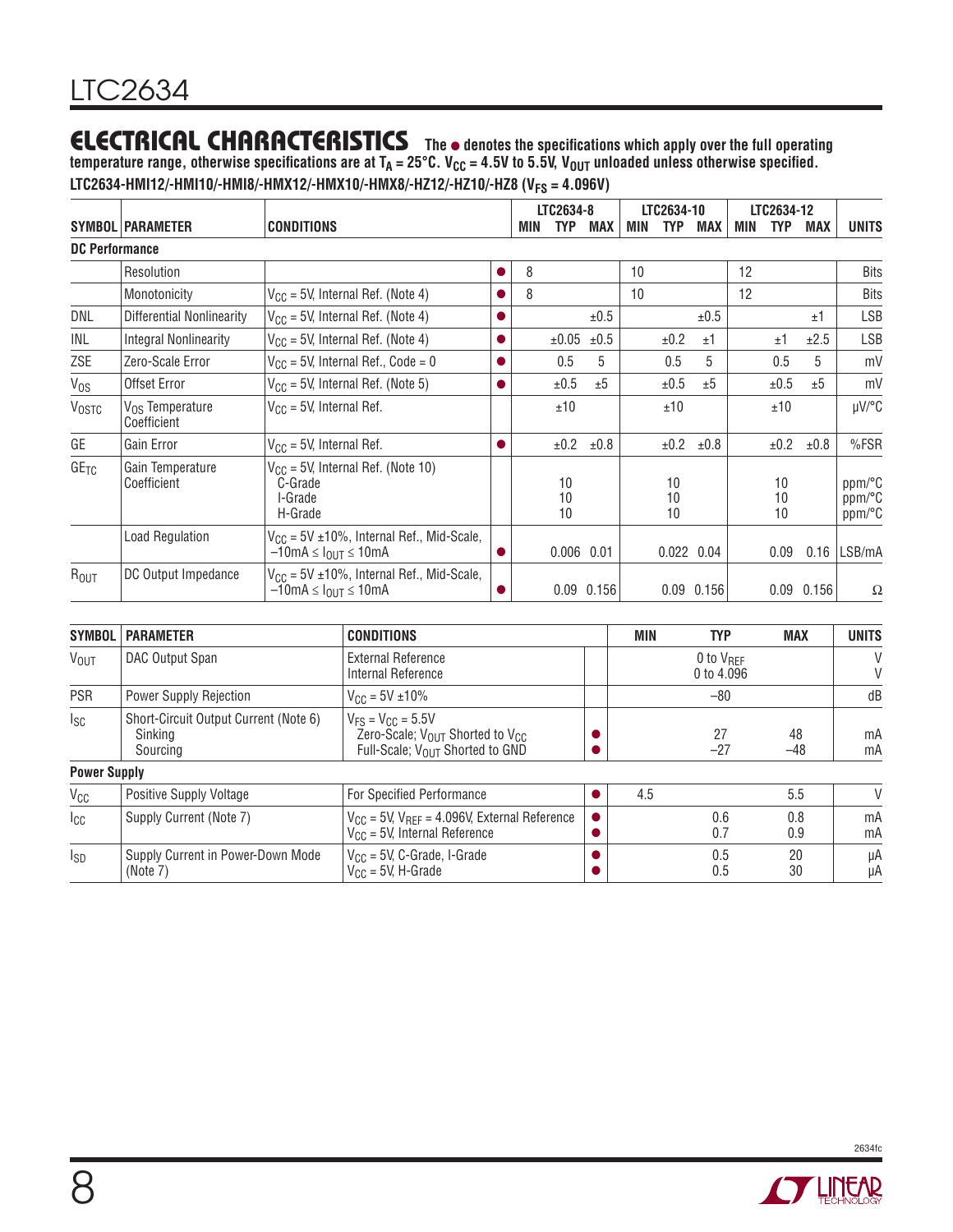temperature range, otherwise [specifications](https://www.application-datasheet.com/) are at T<sub>A</sub> = 25°C. V<sub>CC</sub> = 4.5V to 5.5V, V<sub>OUT</sub> unloaded unless otherwise specified. **LTC2634-HMI12/-HMI10/-HMI8/-HMX12/-HMX10/-HMX8/-HZ12/-HZ10/-HZ8 (VFS = 4.096V)**

|                         | SYMBOL   PARAMETER                  | <b>CONDITIONS</b>                                                                                                                                                             |           | <b>MIN</b>     | <b>TYP</b>               | <b>MAX</b>            | <b>UNITS</b>                                                             |
|-------------------------|-------------------------------------|-------------------------------------------------------------------------------------------------------------------------------------------------------------------------------|-----------|----------------|--------------------------|-----------------------|--------------------------------------------------------------------------|
| <b>Reference Input</b>  |                                     |                                                                                                                                                                               |           |                |                          |                       |                                                                          |
| VREF                    | Input Voltage Range                 |                                                                                                                                                                               | ●         | 1              |                          | <b>V<sub>CC</sub></b> | $\vee$                                                                   |
|                         | Resistance                          |                                                                                                                                                                               | $\bullet$ | 120            | 160                      | 200                   | kΩ                                                                       |
|                         | Capacitance                         |                                                                                                                                                                               |           |                | 14                       |                       | pF                                                                       |
| <b>IREF</b>             | Reference Current, Power-Down Mode  | DAC Powered Down                                                                                                                                                              | $\bullet$ |                | 0.005                    | 1.5                   | μA                                                                       |
| <b>Reference Output</b> |                                     |                                                                                                                                                                               |           |                |                          |                       |                                                                          |
|                         | Output Voltage                      |                                                                                                                                                                               | 0         | 2.032          | 2.048                    | 2.064                 | $\vee$                                                                   |
|                         | Reference Temperature Coefficient   |                                                                                                                                                                               |           |                | ±10                      |                       | ppm/°C                                                                   |
|                         | Output Impedance                    |                                                                                                                                                                               |           |                | 0.5                      |                       | $k\Omega$                                                                |
|                         | <b>Capacitive Load Driving</b>      |                                                                                                                                                                               |           |                | 10                       |                       | $\mu$ F                                                                  |
|                         | Short-Circuit Current               | $V_{CC}$ = 5.5V, REF Shorted to GND                                                                                                                                           |           |                | 4                        |                       | mA                                                                       |
| Digital I/O             |                                     |                                                                                                                                                                               |           |                |                          |                       |                                                                          |
| $V_{\text{IH}}$         | Digital Input High Voltage          |                                                                                                                                                                               | $\bullet$ | 2.4            |                          |                       | $\vee$                                                                   |
| $V_{IL}$                | Digital Input Low Voltage           |                                                                                                                                                                               | $\bullet$ |                |                          | 0.8                   | $\vee$                                                                   |
| V <sub>OH</sub>         | Digital Output High Voltage         | Load Current = $-100\mu A$                                                                                                                                                    | $\bullet$ | $V_{CC}$ - 0.4 |                          |                       | $\mathsf{V}$                                                             |
| $V_{OL}$                | Digital Output Low Voltage          | Load Current = 100µA                                                                                                                                                          | $\bullet$ |                |                          | 0.4                   | $\mathsf{V}$                                                             |
| $I_{LK}$                | Digital Input Leakage               | $V_{IN}$ = GND to $V_{CG}$                                                                                                                                                    | $\bullet$ |                |                          | ±1                    | μA                                                                       |
| $C_{\text{IN}}$         | Digital Input Capacitance           | (Note 8)                                                                                                                                                                      | $\bullet$ |                |                          | 2.5                   | pF                                                                       |
| <b>AC Performance</b>   |                                     |                                                                                                                                                                               |           |                |                          |                       |                                                                          |
| $t_{\rm S}$             | <b>Settling Time</b>                | $V_{CC}$ = 5V (Note 9)<br>$\text{H}0.39\%$ ( $\text{H}1LSB$ at 8 Bits)<br>$±0.098\%$ ( $±1LSB$ at 10 Bits)<br>$±0.024\%$ ( $±1LSB$ at 12 Bits)                                |           |                | 3.8<br>4.2<br>4.8        |                       | μs<br>μs<br>μs                                                           |
|                         | Voltage Output Slew Rate            |                                                                                                                                                                               |           |                | 1.0                      |                       | $V/\mu s$                                                                |
|                         | Capacitive Load Driving             |                                                                                                                                                                               |           |                | 500                      |                       | pF                                                                       |
|                         | Glitch Impulse                      | At Mid-Scale Transition                                                                                                                                                       |           |                | 3.0                      |                       | nV•s                                                                     |
|                         | DAC-to-DAC Crosstalk                | 1 DAC Held at FS, 1 DAC Switch 0 - FS                                                                                                                                         |           |                | 2.4                      |                       | nV•s                                                                     |
|                         | Multiplying Bandwidth               | <b>External Reference</b>                                                                                                                                                     |           |                | 320                      |                       | kHz                                                                      |
| $e_n$                   | <b>Output Voltage Noise Density</b> | At f = 1kHz, External Reference<br>At f = 10kHz, External Reference<br>At f = 1kHz, Internal Reference<br>At f = 10kHz, Internal Reference                                    |           |                | 180<br>160<br>250<br>230 |                       | $nV/\sqrt{Hz}$<br>$nV/\sqrt{Hz}$<br>$nV/\sqrt{Hz}$<br>$nV/\sqrt{Hz}$     |
|                         | Output Voltage Noise                | 0.1Hz to 10Hz, External Reference<br>0.1Hz to 10Hz, Internal Reference<br>0.1Hz to 200kHz, External Reference<br>0.1Hz to 200kHz, Internal Reference<br>$C_{REF} = 0.1 \mu F$ |           |                | 35<br>50<br>680<br>750   |                       | µV <sub>P-P</sub><br>µV <sub>P-P</sub><br>$\mu V_{P-P}$<br>$\mu V_{P-P}$ |

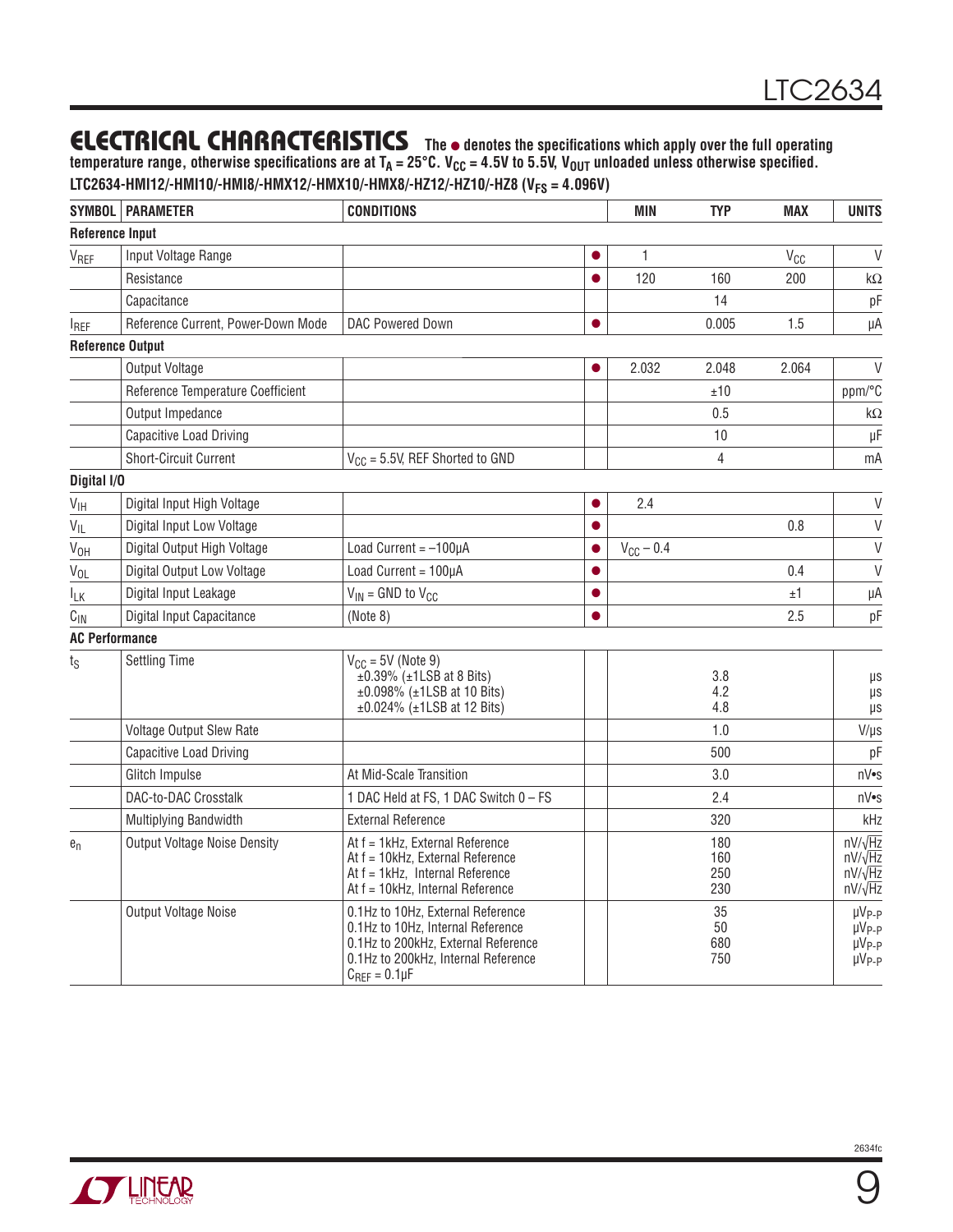temperature range, otherwise [specifications](https://www.application-datasheet.com/) are at  $T_A = 25^{\circ}C$ . V<sub>CC</sub> = 4.5V to 5.5V, V<sub>OUT</sub> unloaded unless otherwise specified. LTC2634-HMI12/-HMI10/-HMI8/-HMX12/-HMX10/-HMX8/-HZ12/-HZ10/-HZ8 (V<sub>FS</sub> = 4.096V)

| <b>SYMBOL</b>  | <b>PARAMETER</b>                            | <b>CONDITIONS</b>                                          | MIN | <b>TYP</b> | <b>MAX</b> | <b>UNITS</b> |
|----------------|---------------------------------------------|------------------------------------------------------------|-----|------------|------------|--------------|
| t <sub>1</sub> | SDI Valid to SCK Setup                      |                                                            | 4   |            |            | ns           |
| t <sub>2</sub> | SDI Valid to SCK Hold                       |                                                            | 4   |            |            | ns           |
| $t_3$          | <b>SCK High Time</b>                        |                                                            | 9   |            |            | ns           |
| $t_4$          | <b>SCK Low Time</b>                         |                                                            | 9   |            |            | ns           |
| $t_5$          | CS/LD Pulse Width                           |                                                            | 10  |            |            | ns           |
| $t_6$          | LSB SCK High to CS/LD High                  |                                                            | 7   |            |            | ns           |
| $t_7$          | CS/LD Low to SCK High                       |                                                            |     |            |            | ns           |
| $t_8$          | <b>CLR</b> Pulse Width                      |                                                            | 20  |            |            | ns           |
| tg             | LDAC Pulse Width                            |                                                            | 15  |            |            | ns           |
| $t_{10}$       | CS/LD High to SCK Positive Edge             |                                                            |     |            |            | ns           |
|                | <b>SCK Frequency</b>                        | 50% Duty Cycle                                             |     |            | 50         | <b>MHz</b>   |
| $t_{11}$       | CS/LD High to LDAC High or Low Transition   |                                                            | 200 |            |            | ns           |
| $t_{12}$       | SDO Propagation Delay from SCK Falling Edge | $C_{\text{LOAD}} = 10pF$<br>$V_{\text{CC}} = 4.5V$ to 5.5V |     |            | 20         | ns           |

**Note 1:** Stresses beyond those listed under Absolute Maximum Ratings may cause permanent damage to the device. Exposure to any Absolute Maximum Rating condition for extended periods may affect device reliability and lifetime.

**Note 2:** All voltages are with respect to GND.

**Note 3:** High temperatures degrade operating lifetimes. Operating lifetime is derated at temperatures greater than 105°C. Operating at temperatures above 90°C and with  $V_{CC}$  > 4V requires  $V_{CC}$  slew rates to be no greater than 73mV/ms.

**Note 4:** Linearity and monotonicity are defined from code  $k<sub>L</sub>$  to code  $2^N - 1$ , where N is the resolution and k<sub>L</sub> is given by k<sub>L</sub> = 0.016 • ( $2^N / V_{FS}$ ), rounded to the nearest whole code. For  $V_{FS} = 2.5V$  and  $N = 12$ ,  $k_L = 26$ and linearity is defined from code 26 to code 4,095. For  $V_{FS}$  = 4.096V and  $N = 12$ ,  $k_l = 16$  and linearity is defined from code 16 to code 4,095.

**Note 5:** Inferred from measurement at code 16 (LTC2634-12), code 4 (LTC2634-10) or code 1 (LTC2634-8), and at full-scale.

**Note 6:** This IC includes current limiting that is intended to protect the device during momentary overload conditions. Junction temperature can exceed the rated maximum during current limiting. Continuous operation above the specified maximum operating junction temperature may impair device reliability.

**Note 7:** Digital inputs at 0V or  $V_{CC}$ .

**Note 8:** Guaranteed by design and not production tested.

**Note 9:** Internal Reference mode. DAC is stepped 1/4 scale to 3/4 scale and 3/4 scale to 1/4 scale. Load is  $2k\Omega$  in parallel with 100pF to GND.

**Note 10:** Temperature coefficient is calculated by dividing the maximum change in output voltage by the specified temperature range.

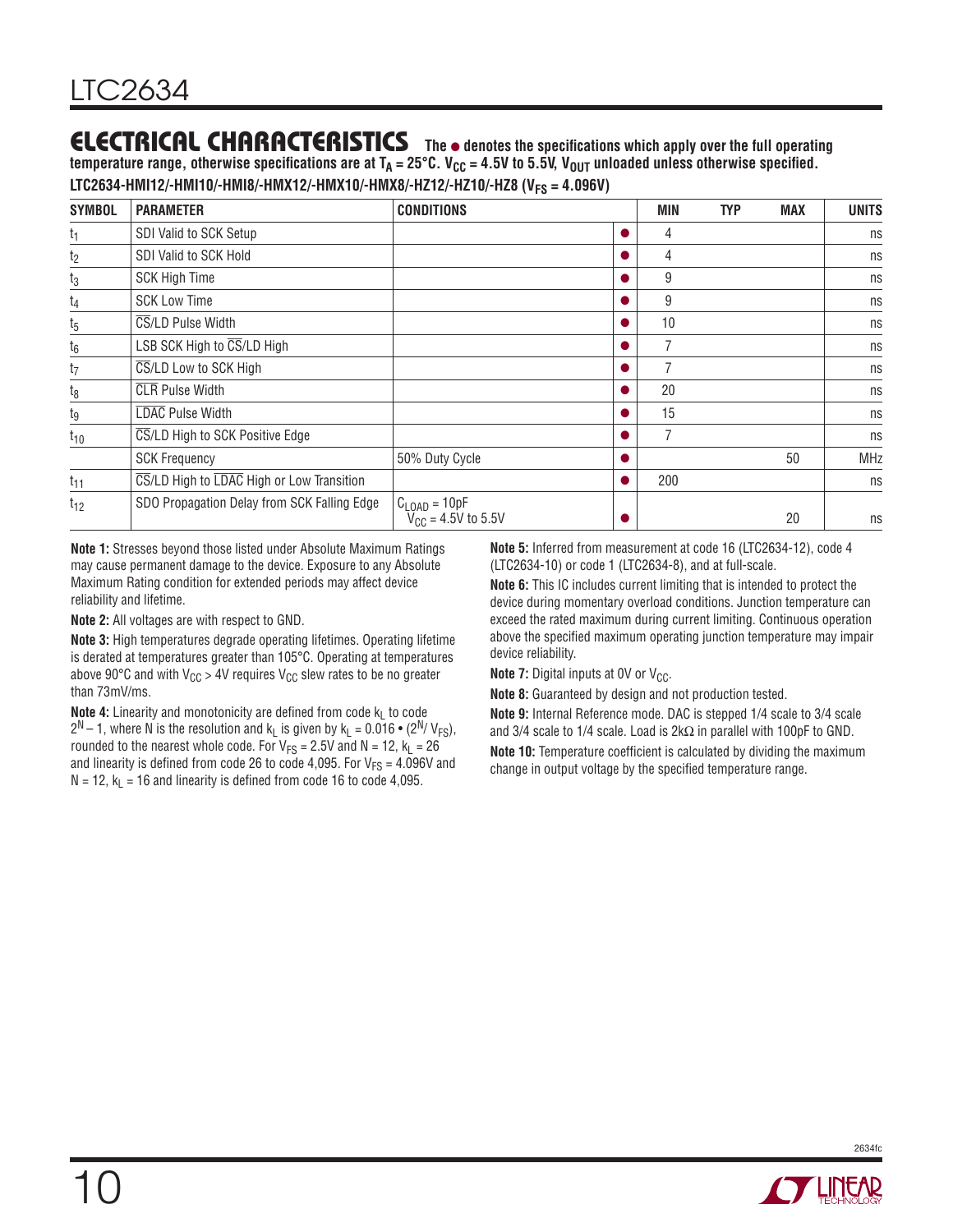#### Typical Performance Characteristics

 $T_A = 25^{\circ}$ C, unless otherwise noted. LTC2634-L12 (Internal Reference,  $V_{FS} = 2.5V$ )











**Reference Output Voltage vs Temperature**









**THITEAR**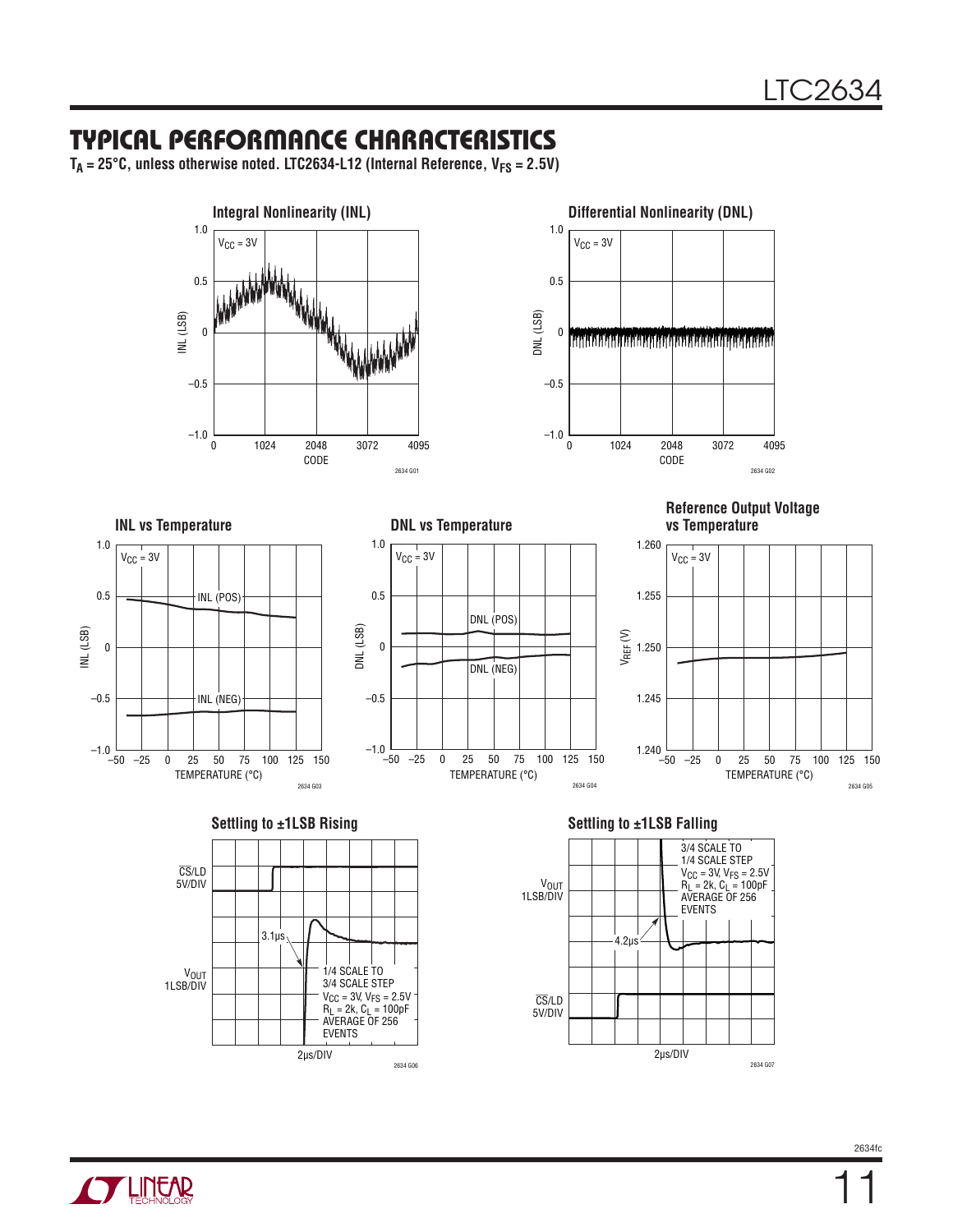# Typical Performance Characteristics

 $T_A = 25^{\circ}$ C, unless otherwise noted. LTC2634-H12 (Internal Reference,  $V_{FS} = 4.096V$ )









1.0  $V_{CC} = 5V$ 



**Reference Output Voltage vs Temperature**









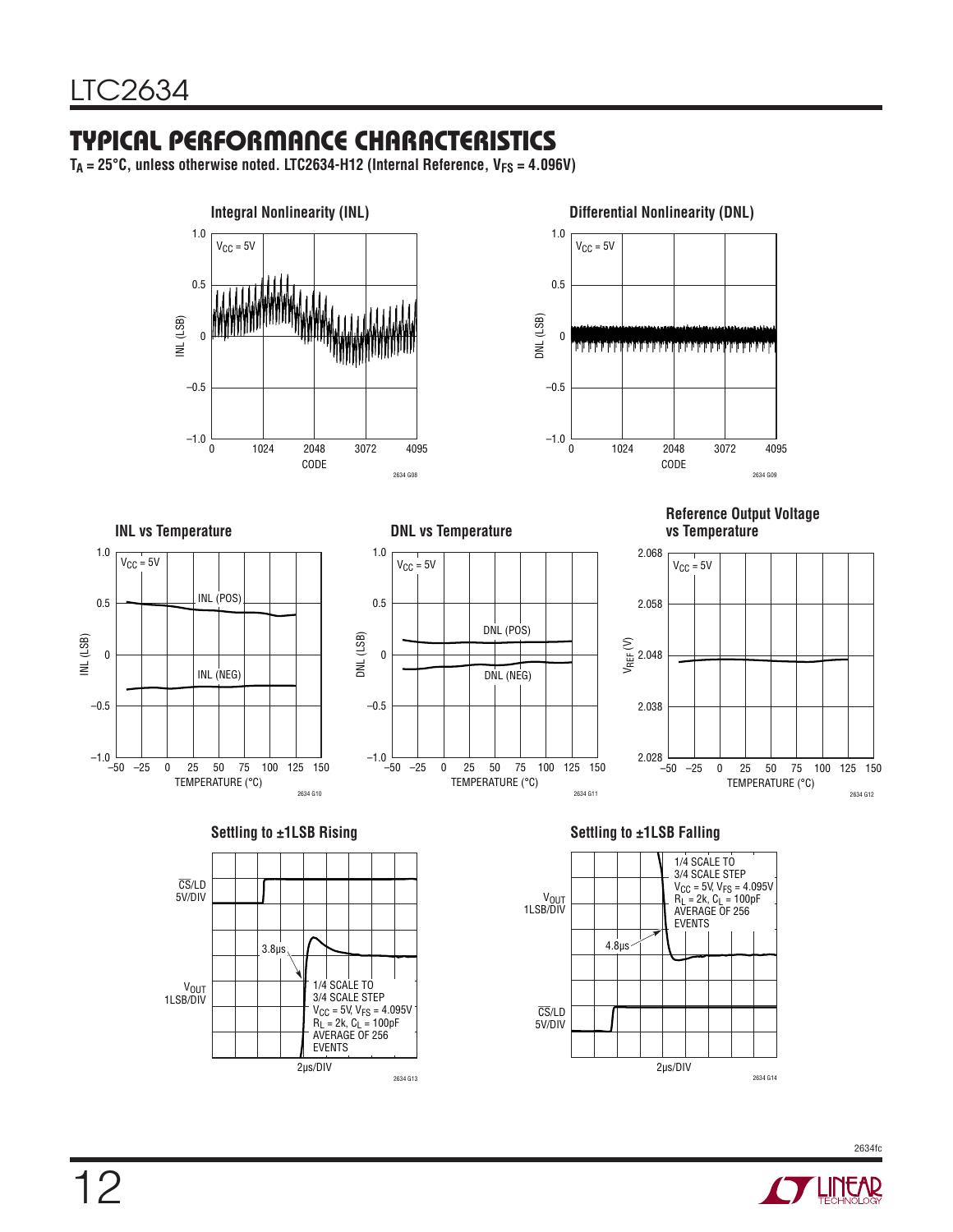#### **TYPICAL PERFORMANCE CHARACTERISTICS** T<sub>A</sub> = 25°C, unless otherwise noted **LTC2634-10**



#### **LTC2634-8**











#### **Offset Error vs Temperature**





2634fc

CODE  $\overline{0}$ DNL (LSB) 1.0 0.5 0  $-0.5$ –1.0 256 768 2634 G16 1023  $V_{CC} = 3V$ V<sub>FS</sub> = 2.5V<br>INTERNAL REF



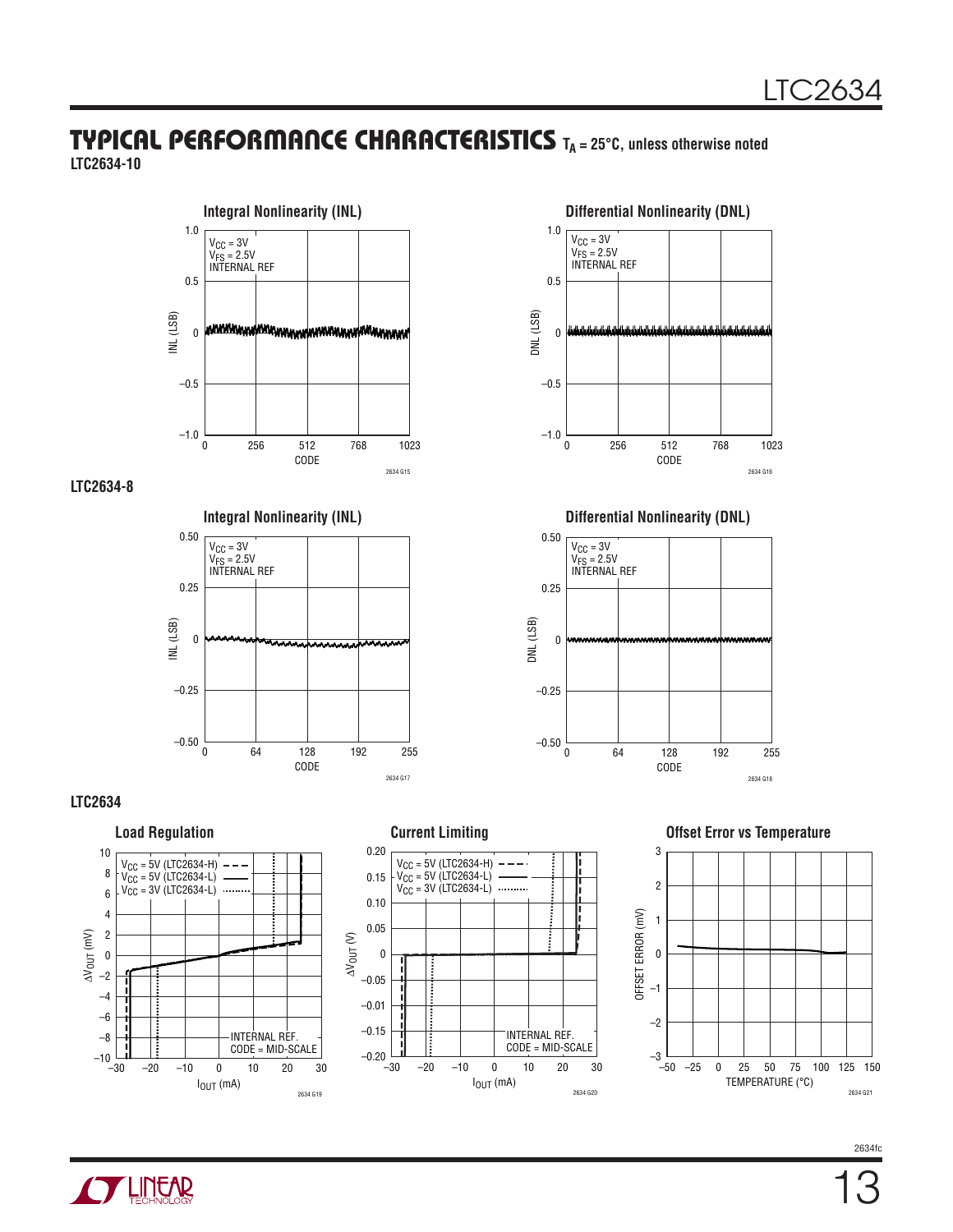#### **TYPICAL PERFORMANCE CHARACTERISTICS** T<sub>A</sub> = 25°C, unless otherwise noted **LTC2634**







# **Headroom at Rails**







#### **Exiting Power-Down to Mid-Scale <b>Power-On Reset to Mid-Scale**











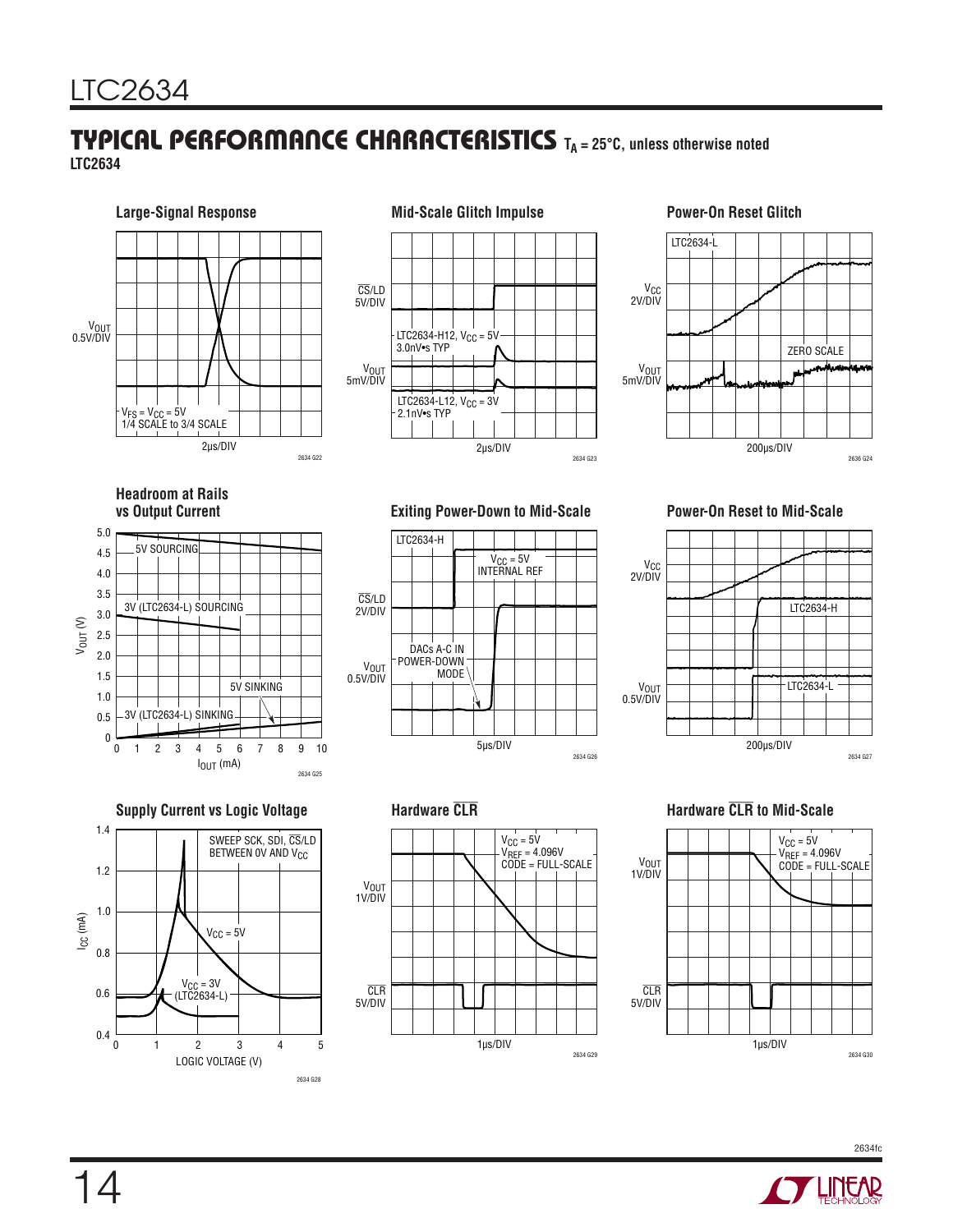#### **TYPICAL PERFORMANCE CHARACTERISTICS** TA = 25°C, unless otherwise noted **LTC2634**





15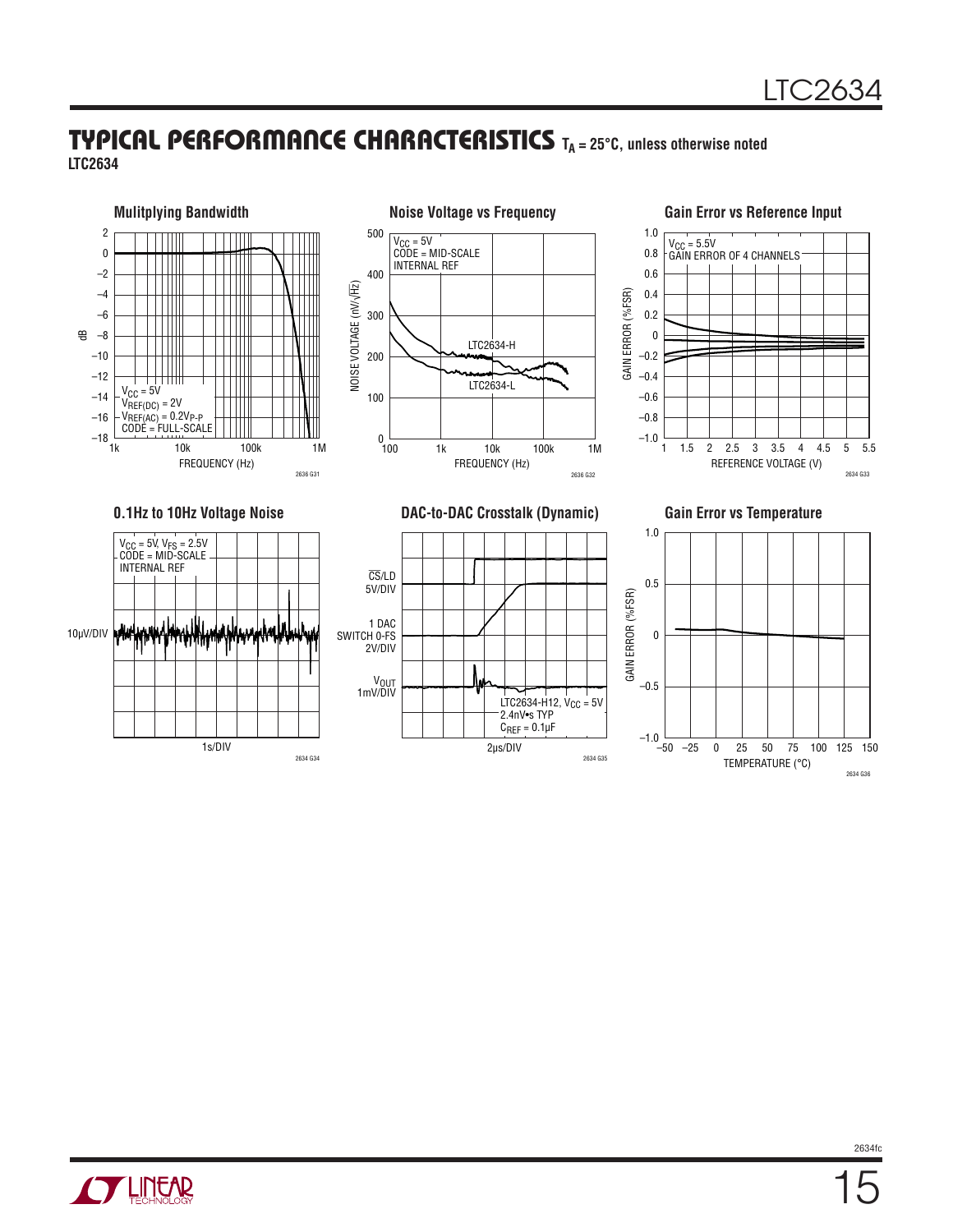#### PIN FUNCTIONS (QFN/MSOP)

**VOUTA to VOUTD (Pins 1-2, 11-12/Pins 2-3, 8-9): DAC** Analog Voltage Outputs.

**LDAC (Pin 3, QFN Only):** Asynchronous DAC Update Pin. If CS/LD is high, a falling edge on LDAC immediately updates the DAC registers with the contents of the input registers (similar to a software update). If  $\overline{\text{CS}}$ /LD is low when  $\overline{\text{LDAC}}$  goes low, the DAC registers are updated after  $\overline{\text{CS}}$ /LD returns high. A low on the  $\overline{\text{LDAC}}$  pin powers up the DACs. A software power-down command is ignored if LDAC is low.

**CS/LD (Pin 4/Pin 4):** Serial Interface Chip Select/Load Input. When CS/LD is low, SCK is enabled for shifting data on SDI into the 32-bit shift register. When  $\overline{\text{CS}}$ /LD is taken high, SCK is disabled and the specified command (see Table 1) is executed.

**SCK (Pin 5/Pin 5):** Serial Interface Clock Input. CMOS and TTL compatible.

**DNC (Pins 6, 15, QFN Only):** Do not connect these pins.

**SDO (Pin 7, QFN Only):** Serial Interface Data Output. The serial output of the 32-bit shift register appears at the SDO pin. The data transferred to the device via the SDI pin is delayed 32 SCK rising edges before being output at the next falling edge. This pin is used for daisy-chain operation, it is always driven and never goes high impedance, even when CS/LD is high. See the Daisy-Chain Operation section.

**SDI (Pin 8/Pin 6):** Serial Interface Data Input. Data on SDI is clocked into the DAC on the rising edge of SCK. The LTC2634 accepts input word lengths of either 24 or 32 bits.

**CLR (Pin 9, QFN Only):** Asynchronous Clear Input. A logic low at this level-triggered input clears all registers and causes the DAC voltage output to reset to zero (LTC2634-Z) or mid-scale (LTC2634-MI/-MX). CMOS and TTL compatible.

**REF (Pin 10/Pin 7):** Reference Voltage Input or Output. When external reference mode is selected, REF is an input (1V  $\leq$  V<sub>RFF</sub>  $\leq$  V<sub>CC</sub>) where the voltage supplied sets the full-scale DAC output voltage. When internal reference is selected, the 10ppm/°C 1.25V (LTC2634-L) or 2.048V (LTC2634-H) internal reference (half full-scale) is available at REF. This output may be bypassed to GND with up to 10µF and must be buffered when driving external DC load current.

**REFLO (Pin 13, QFN only):** Reference Low Pin. The voltage at this pin sets the zero-scale voltage of all DACs. This pin must be tied to GND.

**GND (Pin 14/Pin 10):** Ground.

**V<sub>CC</sub>** (Pin 16/Pin 1): Supply Voltage Input. 2.7V  $\leq$  V<sub>CC</sub>  $\leq$ 5.5V (LTC2634-L) or  $4.5V \le V_{CC} \le 5.5V$  (LTC2634-H). Bypass to GND with a 0.1µF capacitor.

**Exposed Pad (Pin 17/Pin 11):** Ground. Must be soldered to PCB ground.

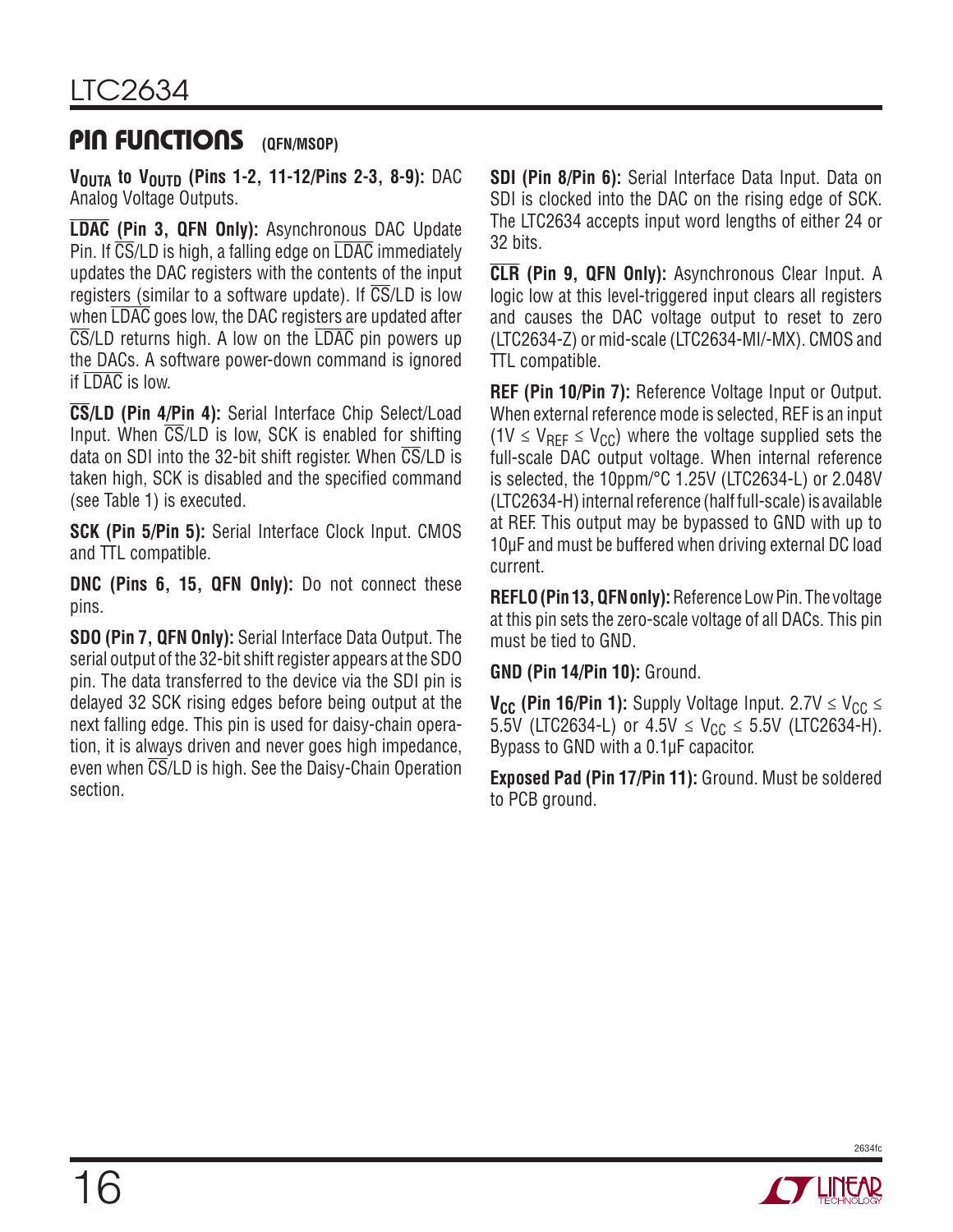#### Block Diagram



( ) QFN PACKAGE ONLY

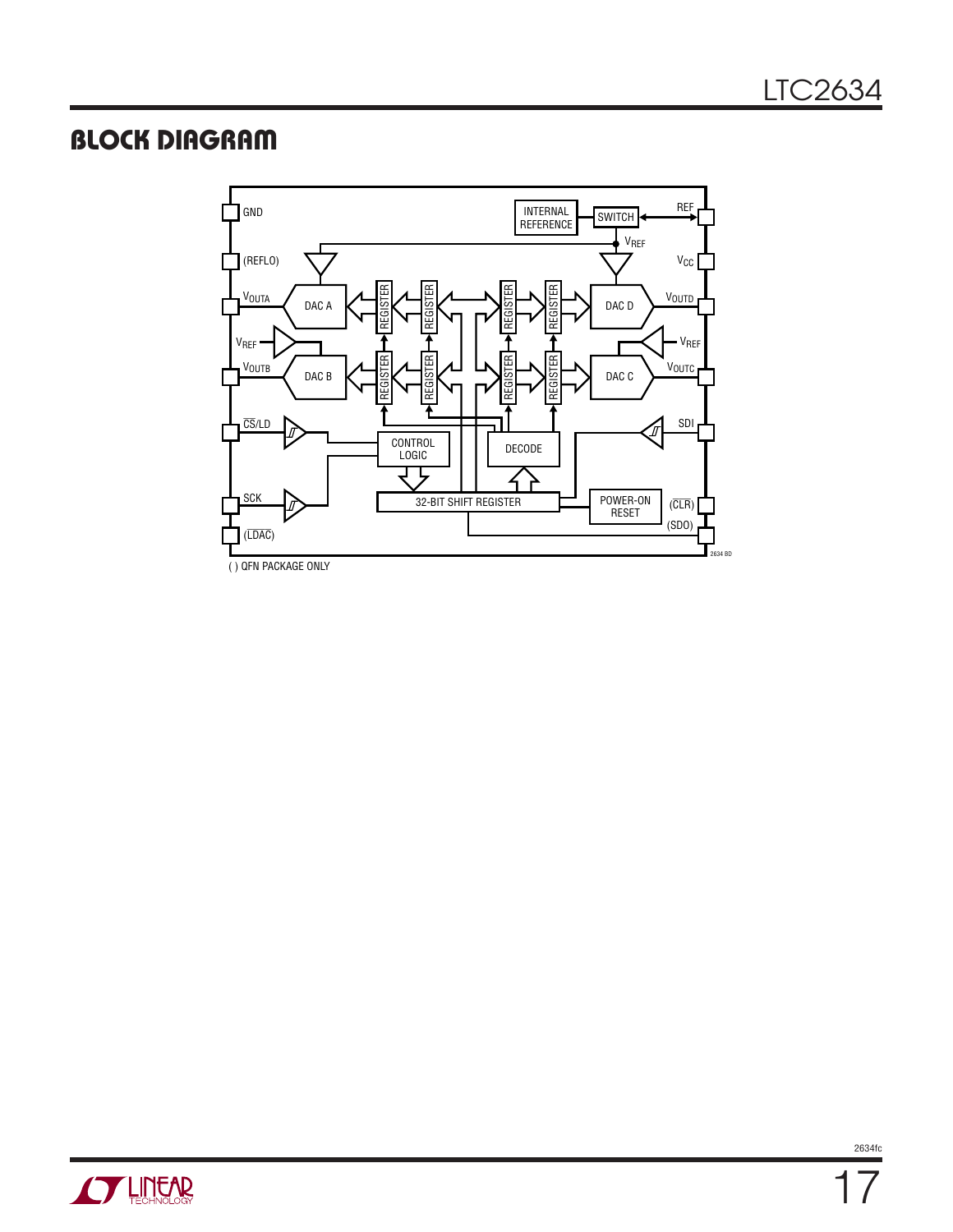## Timing Diagrams



**Figure 1a**



**Figure 1b**

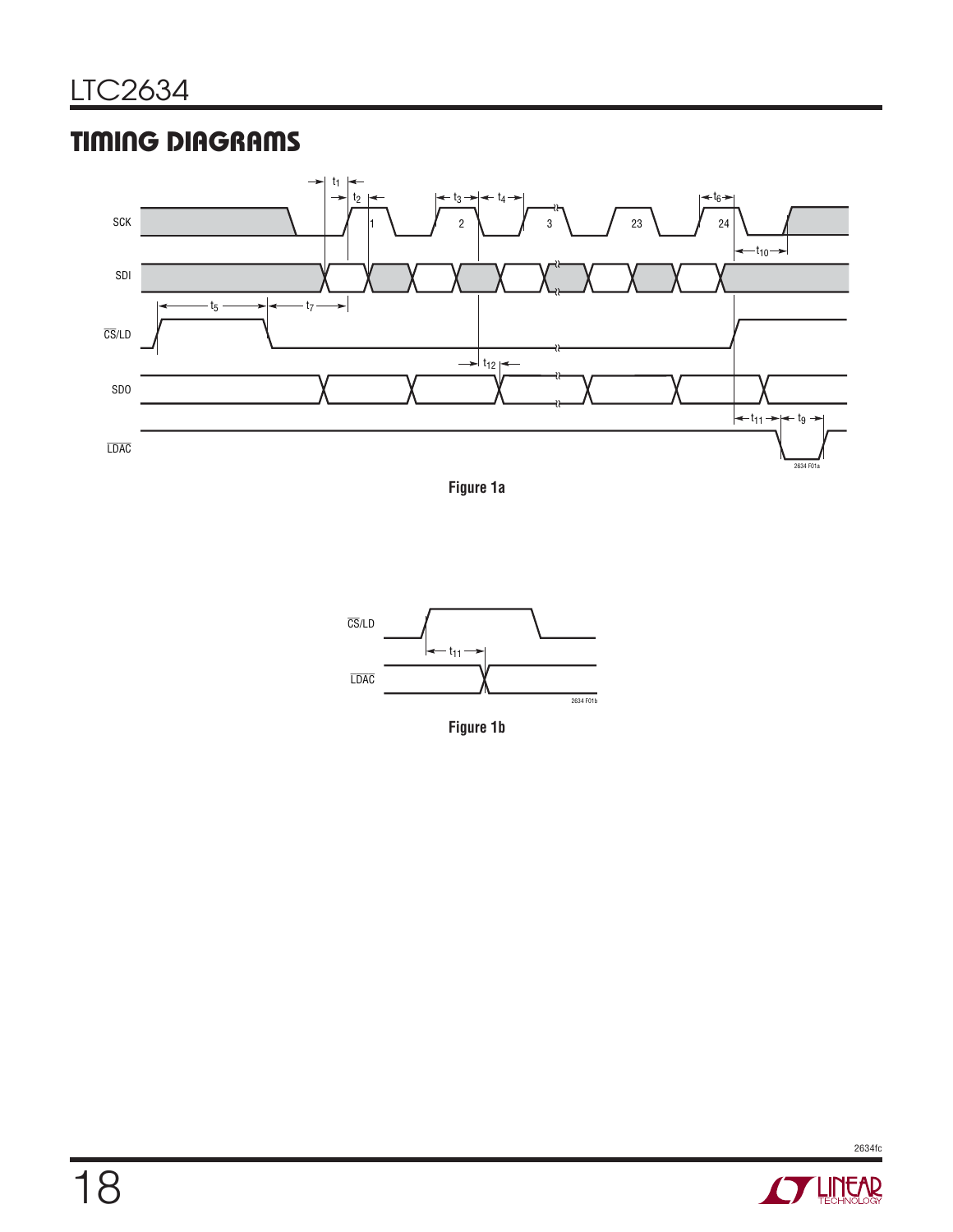The LTC2634 is a family of quad voltage output DACs in 16-lead QFN and 10-lead MSOP packages. Each DAC can operate rail-to-rail using an external reference, or with its full-scale voltage set by an integrated reference. Eighteen combinations of accuracy (12-, 10- and 8-bit), power-on reset value (zero-scale, mid-scale in internal reference mode, or mid-scale in external reference mode), and fullscale voltage (2.5V or 4.096V) are available. The LTC2634 is controlled using a 3-wire SPI/MICROWIRE compatible interface.

#### **Power-On Reset**

The LTC2634-HZ/LTC2634-LZ clear the output to zero-scale when power is first applied, making system initialization consistent and repeatable.

For some applications, downstream circuits are active during DAC power-up, and may be sensitive to nonzero outputs from the DAC during this time. The LTC2634 contains circuitry to reduce the power-on glitch: the analog output typically rises less than 5mV above zeroscale during power on. In general, the glitch amplitude decreases as the power supply ramp time is increased. See "Power-On Reset Glitch" in the Typical Performance Characteristics section.

The LTC2634-HMI/LTC2634-HMX/LTC2634-LMI/ LTC2634-LMX provide an alternative reset, setting the output to mid-scale when power is first applied. The LTC2634-LMI and LTC2634-HMI power up in internal reference mode, with the output set to a mid-scale voltage of 1.25V and 2.048V, respectively. The LTC2634-LMX and LTC2634-HMX power up in external reference mode, with the output set to mid-scale of the external reference. Default reference mode selection is described in the Reference Modes section.

#### **Power Supply Sequencing**

The voltage at REF (Pin 10, QFN/Pin 7, MSOP) must be kept within the range –0.3V  $\leq$  V<sub>RFF</sub>  $\leq$  V<sub>CC</sub> + 0.3V (see Absolute Maximum Ratings). Particular care should be taken to observe these limits during power supply turnon and turn-off sequences, when the voltage at  $V_{CC}$  is in transition.

#### **Transfer Function**

The digital-to-analog transfer function is:

$$
V_{OUT(IDEAL)} = \left(\frac{k}{2^N}\right) (V_{REF} - V_{REFLO}) + V_{REFLO}
$$

where k is the decimal equivalent of the binary DAC input code, N is the resolution, and  $V_{\text{RFF}}$  is either 2.5V (LTC2634-LMI/LTC2634-LMX/LTC2634-LZ) or 4.096V (LTC2634-HMI/LTC2634-HMX/LTC2634-HZ) when in internal reference mode, and the voltage at REF when in external reference mode. The resulting DAC output span is OV to  $V_{\text{RFF}}$ , as it is necessary to tie REFLO to GND.

#### **Serial Interface**

The  $\overline{\text{CS}}$ /LD input is level-triggered. When this input is taken low, it acts as a chip-select signal, enabling the SDI and SCK buffers and the input shift register. Data (SDI input) is transferred at the next 24 rising SCK edges. The 4-bit command, C3-C0, is loaded first; then the 4-bit DAC address, A3-A0; and finally the 16-bit data word. The data word comprises the 12-, 10- or 8-bit input code, ordered MSB to LSB, followed by 4, 6 or 8 don't-care bits (LTC2634-12/LTC2634-10/LTC2634-8 respectively; see Figure 2). Data can only be transferred to the device when the  $\overline{\text{CS}}$ /LD signal is low, beginning on the first rising edge of SCK. SCK may be high or low at the falling edge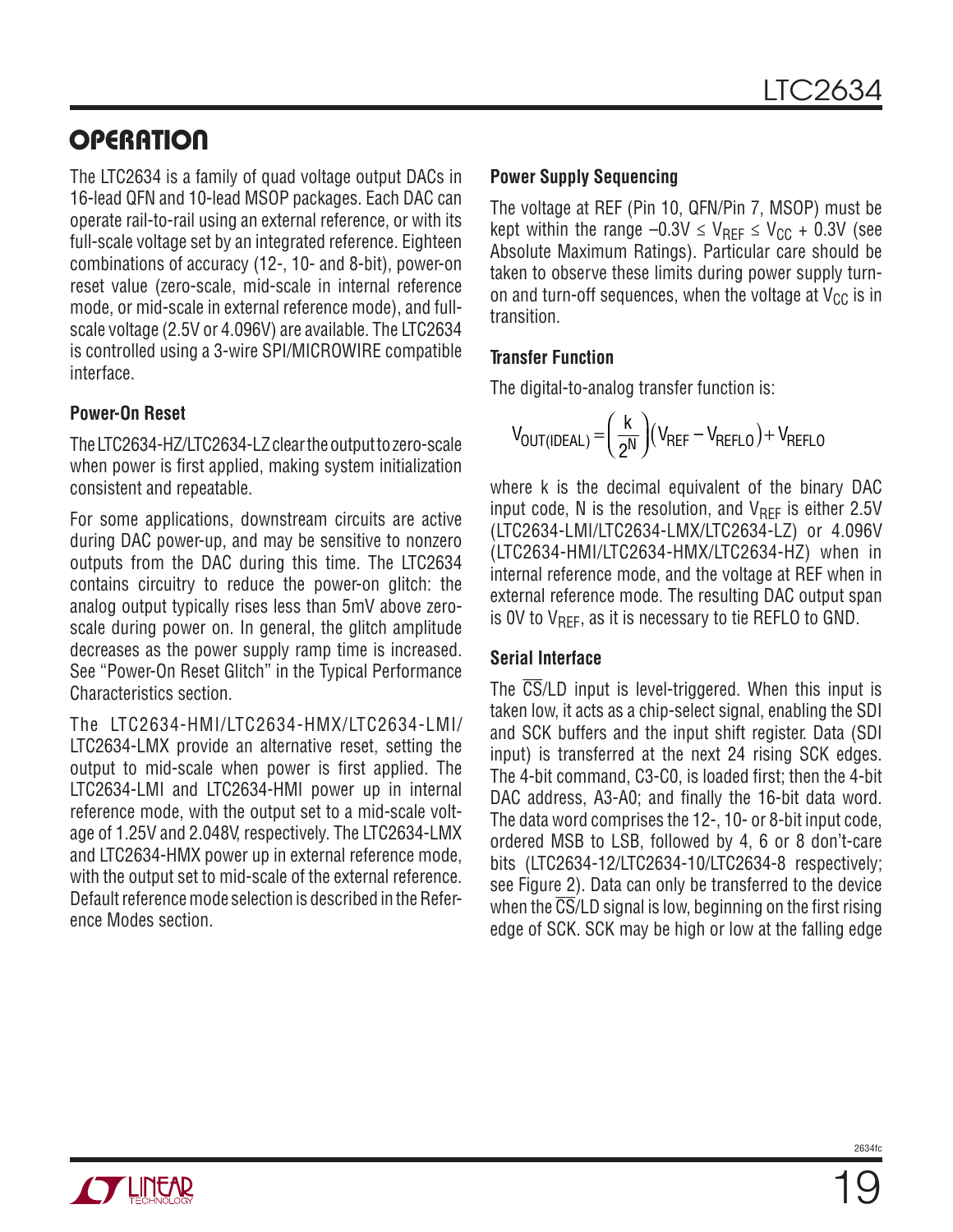of  $\overline{\text{CS}}$ /LD. The rising edge of  $\overline{\text{CS}}$ /LD ends the data transfer and causes the device to execute the command specified in the 24-bit input sequence. The complete sequence is shown in Figure 3a.

The command (C3-C0) and address (A3-A0) assignments are shown in Tables 1 and 2. The first four commands in Table 1 consist of write and update operation. A write operation loads a 16-bit data word from the 24-bit shift register into the input register of the selected DAC, n. An

update operation copies the data word from the input register to the DAC register. Once copied into the DAC register, the data word becomes the active 12-, 10- or 8-bit input code, and is converted to an analog voltage at the DAC output. Write to and update combines the first two commands. The update operation also powers up the DAC if it had been in power-down mode. The data path and registers are shown in the Block Diagram.



| <b>Table 1. Command Codes</b> |  |
|-------------------------------|--|
|-------------------------------|--|

| <b>COMMAND*</b>                                               |                |    |     |                                                              |
|---------------------------------------------------------------|----------------|----|-----|--------------------------------------------------------------|
| C3                                                            | C <sub>2</sub> | C1 | CO. |                                                              |
| 0                                                             | 0              | 0  | 0   | Write to Input Register n                                    |
| 0                                                             | 0              | 0  | 1   | Update (Power Up) DAC Register n                             |
| 0                                                             | 0              | 1  | 0   | Write to Input Register n, Update (Power Up) All             |
| 0                                                             | 0              | 1  | 1   | Write to and Update (Power Up) DAC Register n                |
| 0                                                             |                | 0  | 0   | Power-Down DAC n                                             |
| 0                                                             |                | 0  | 1   | Power-Down Chip (All DACs and Reference)                     |
| 0                                                             |                |    | 0   | Select Internal Reference (Power-Up Reference)               |
| 0                                                             |                |    | 1   | Select External Reference (Power-Down Internal<br>Reference) |
|                                                               |                |    | 1   | No Operation                                                 |
| *Command codes not shown are reserved and should not be used. |                |    |     |                                                              |

| <b>Table 2. Address Codes</b>                               |    |    |    |          |  |
|-------------------------------------------------------------|----|----|----|----------|--|
| ADDRESS (n)*                                                |    |    |    |          |  |
| A3                                                          | A2 | A1 | A0 |          |  |
| 0                                                           | 0  | 0  | 0  | DAC A    |  |
| 0                                                           | 0  | 0  |    | DAC B    |  |
| 0                                                           | 0  | 1  | 0  | DAC C    |  |
| 0                                                           | 0  |    |    | DAC D    |  |
|                                                             |    |    |    | All DACs |  |
| Address codes not shown are reserved and should not be used |    |    |    |          |  |

\* Address codes not shown are reserved and should not be used.



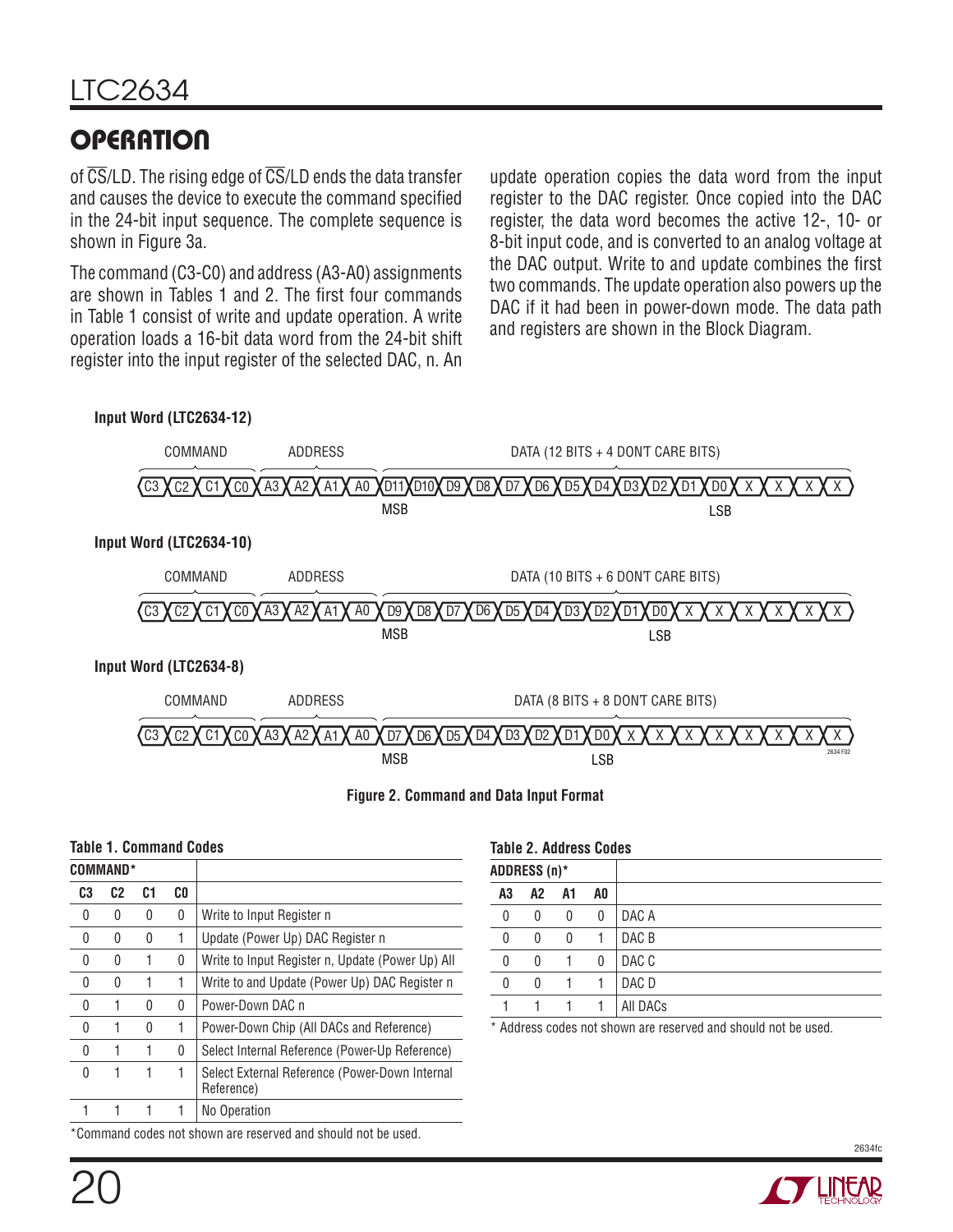While the minimum input sequence is 24 bits, it may optionally be extended to 32 bits to accommodate microprocessors that have a minimum word width of 16 bits (2 bytes). To use the 32-bit width, 8 don't care bits must be transferred to the device first, followed by the 24-bit sequence described. Figure 3b shows the 32-bit sequence.

The 16-bit data word is ignored for all commands that do not include a write operation.

#### **Daisy-Chain Operation (QFN Package)**

The serial output of the shift register appears at the SDO pin on the QFN package. Data transferred to the device from the SDI input is delayed 32 SCK rising edges before being output at the next SCK falling edge, therefore, daisy chaining multiple LTC2634 DACs requires 32-bit data write cycles.

The SDO output can be used to facilitate control of multiple serial devices from a single 3-wire serial port (i.e., SCK, SDI and CS/LD). Such a "daisy-chain" series is configured by connecting SDO of each upstream device to SDI of the next device in the chain. The shift registers of the devices are thus connected in series, effectively forming a single input shift register which extends through the entire chain. Because of this, the devices can be addressed and controlled individually by simply concatenating their input words; the first instruction addresses the last device in the chain and so forth. The SCK and CS/LD signals are common to all devices in the series. Figure 5 shows a block diagram for daisy-chain operation.

In use,  $\overline{\text{CS}}$ /LD is first taken low. Then the concatenated input data is transferred to the chain, using SDI of the first device as the data input. When the data transfer is complete, CS/LD is taken high, completing the instruction sequence for all devices simultaneously. A single device can be controlled by using the no-operation command (1111) for the other devices in the chain.

#### **Reference Modes**

For applications where an accurate external reference is either not available, or not desirable due to limited space, the LTC2634 has a low noise, user-selectable, integrated reference. The integrated reference voltage is internally amplified by 2x to provide the full-scale DAC output voltage range. The LTC2634-LMI/LTC2634-LMX/LTC2634-LZ provides a full-scale DAC output of 2.5V. The LTC2634- HMI/LTC2634-HMX/LTC2634-HZ provides a full-scale DAC output of 4.096V. The internal reference can be useful in applications where the supply voltage is poorly regulated. Internal Reference mode can be selected by using command 0110b, and is the power-on default for LTC2634-HZ/LTC2634-LZ, as well as for LTC2634-HMI/ LTC2634-LMI.

The 10ppm/°C, 1.25V (LTC2634-LMI/LTC2634-LMX/ LTC2634-LZ) or 2.048V (LTC2634-HMI/LTC2634-HMX/ LTC2634-HZ) internal reference is available at the REF pin. Adding bypass capacitance to the REF pin will improve noise performance; 0.1µF is recommended, and up to 10µF can be driven without oscillation. The REF output must be buffered when driving an external DC load current.

Alternatively, the DAC can operate in external reference mode using command 0111b. In this mode, an input voltage supplied externally to the REF pin provides the reference  $(1V \leq V_{\text{REF}} \leq V_{\text{CC}})$  and the supply current is reduced. The external reference voltage supplied sets the full-scale DAC output voltage. External reference mode is the power-on default for LTC2634-HMX/LTC2634-LMX.

The reference mode of LTC2634-HZ/LTC2634-LZ/ LTC2634-HMI/LTC2634-LMI (internal reference power-on default), can be changed by software command after power up. The same is true for LTC2634-HMX/-LMX (external reference power-on default).

The LTC2634's QFN package offers a REFLO pin for the negative reference. REFLO must be connected to GND.

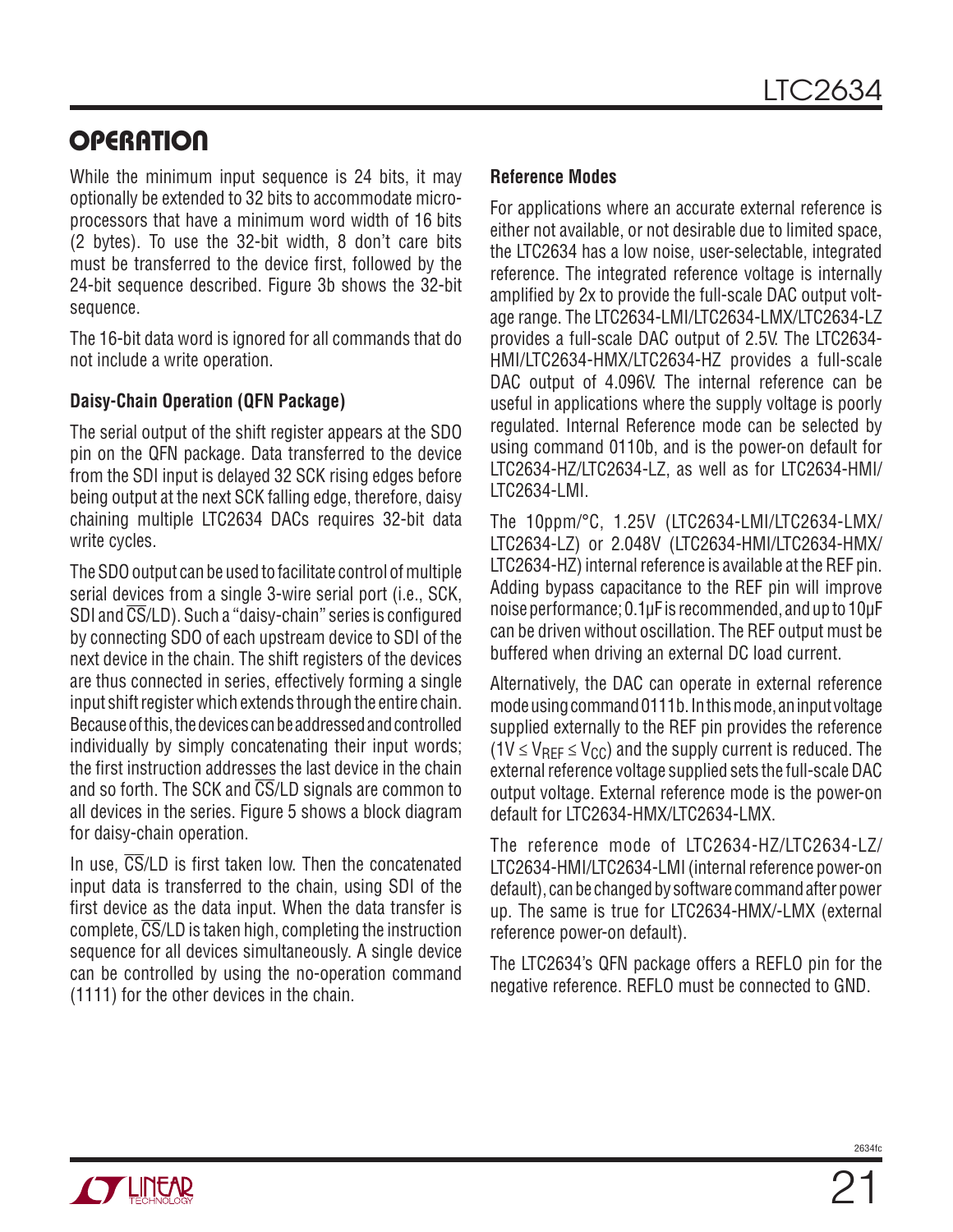#### **Power-Down Mode**

For power-constrained applications, power-down mode can be used to reduce the supply current whenever less than four DAC outputs are needed. When in power down, the buffer amplifiers, bias circuits, and integrated reference circuits are disabled, and draw essentially zero current. The DAC outputs are put into a high impedance state, and the output pins are passively pulled to ground through individual 200k resistors. Input- and DAC-register contents are not disturbed during power down.

Any DAC channel or combination of channels can be put into power-down mode by using command 0100b in combination with the appropriate DAC address, (n). The supply current is reduced approximately 20% for each DAC powered down. The integrated reference is automatically powered down when external reference is selected using command 0111b. In addition, all the DAC channels and the integrated reference together can be put into powerdown mode using power-down chip command 0101b. When the integrated reference and all DAC channels are in power-down mode, the REF pin becomes high impedance (typically > 1G $\Omega$ ). For all power-down commands the 16-bit data word is ignored.

Normal operation resumes after executing any command that includes a DAC update, (as shown in Table 1) or pulling the asynchronous LDAC pin low. The selected DAC is powered up as its voltage output is updated. When a DAC which is in a powered-down state is powered up and updated, normal settling is delayed. If less than four DACs are in a powered-down state prior to the update command, the power-up delay time is 10µs. However, if all four DACs and the integrated reference are powered down, then the main bias generation circuit block has been automatically shut down in addition to the DAC amplifiers and reference buffers. In this case, the power-up delay time is 12µs. The power-up of the integrated reference depends on the command that powered it down. If the reference is powered down using the select external reference command (0111b), then it can only be powered back up using select internal reference command (0110b). However, if the reference was powered down using power-down chip command (0101b), then in addition to select internal reference command (0110b), any command (in software or using the  $\overline{LDAC}$  pin) that powers up the DACs will also power up the integrated reference.

#### **Voltage Output**

The LTC2634's integrated rail-to-rail amplifier has guaranteed load regulation when sourcing or sinking up to 10mA at 5V, and 5mA at 3V.

Load regulation is a measure of the amplifier's ability to maintain the rated voltage accuracy over a wide range of load current. The measured change in output voltage per change in forced load current is expressed in LSB/mA.

DC output impedance is equivalent to load regulation, and may be derived from it by simply calculating a change in units from LSB/mA to ohms. The amplifier's DC output impedance is 0.1Ω when driving a load well away from the rails.

When drawing a load current from either rail, the output voltage headroom with respect to that rail is limited by the 50Ω typical channel resistance of the output devices (e.g., when sinking 1mA, the minimum output voltage is 50Ω • 1mA, or 50mV). See the graph "Headroom at Rails vs Output Current" in the Typical Performance Characteristics section.

The amplifier is stable driving capacitive loads of up to 500pF.

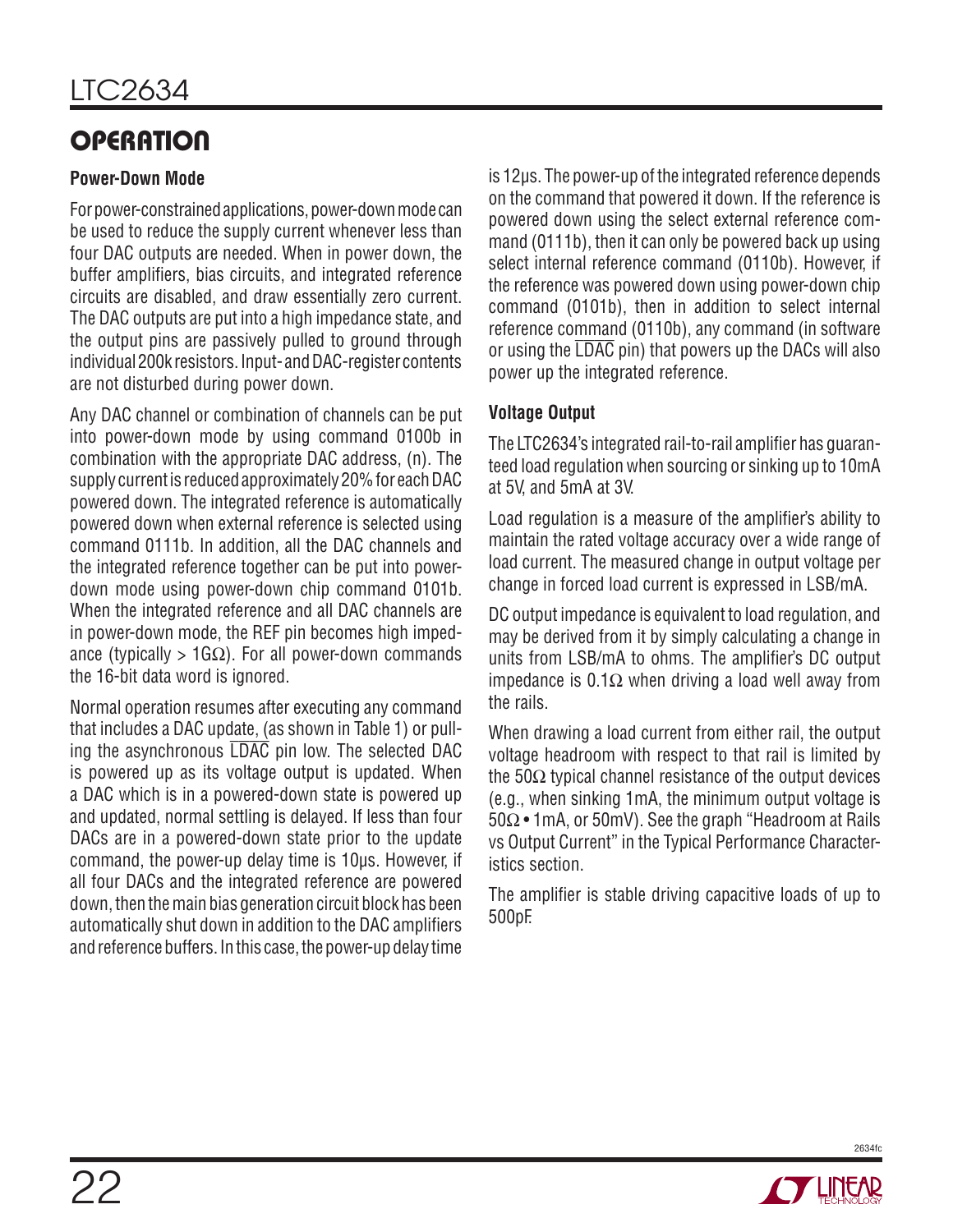#### **Rail-to-Rail Output Considerations**

In any rail-to-rail voltage output device, the output is limited to voltages within the supply range.

Since the analog output of the DAC cannot go below ground, it may limit for the lowest codes as shown in Figure 4b. Similarly, limiting can occur near full-scale when the REF pin is tied to  $V_{CC}$ . If  $V_{REF} = V_{CC}$  and the DAC full-scale error (FSE) is positive, the output for the highest codes limits at  $V_{CC}$ , as shown in Figure 4c. No full-scale limiting can occur if  $V_{RFF}$  is less than  $V_{CC}$  – FSE.

Offset and linearity are defined and tested over the region of the DAC transfer function where no output limiting can occur.

#### **Board Layout**

The PC board should have separate areas for the analog and digital sections of the circuit. A single, solid ground plane should be used, with analog and digital signals carefully routed over separate areas of the plane. This keeps digital signals away from sensitive analog signals and minimizes the interaction between digital ground currents and the analog section of the ground plane. The resistance from the LTC2634 GND pin to the ground plane should be as low as possible. Resistance here will add directly to the effective DC output impedance of the device (typically 0.1Ω). Note that the LTC2634 is no more susceptible to this effect than any other parts of this type; on the contrary, it allows layout-based performance improvements to shine rather than limiting attainable performance with excessive internal resistance.

Another technique for minimizing errors is to use a separate power ground return trace on another board layer. The trace should run between the point where the power supply is connected to the board and the DAC ground pin. Thus the DAC ground pin becomes the common point for analog ground, digital ground, and power ground. When the LTC2634 is sinking large currents, this current flows out the ground pin and directly to the power ground trace without affecting the analog ground plane voltage.

It is sometimes necessary to interrupt the ground plane to confine digital ground currents to the digital portion of the plane. When doing this, make the gap in the plane only as long as it needs to be to serve its purpose and ensure that no traces cross over the gap.

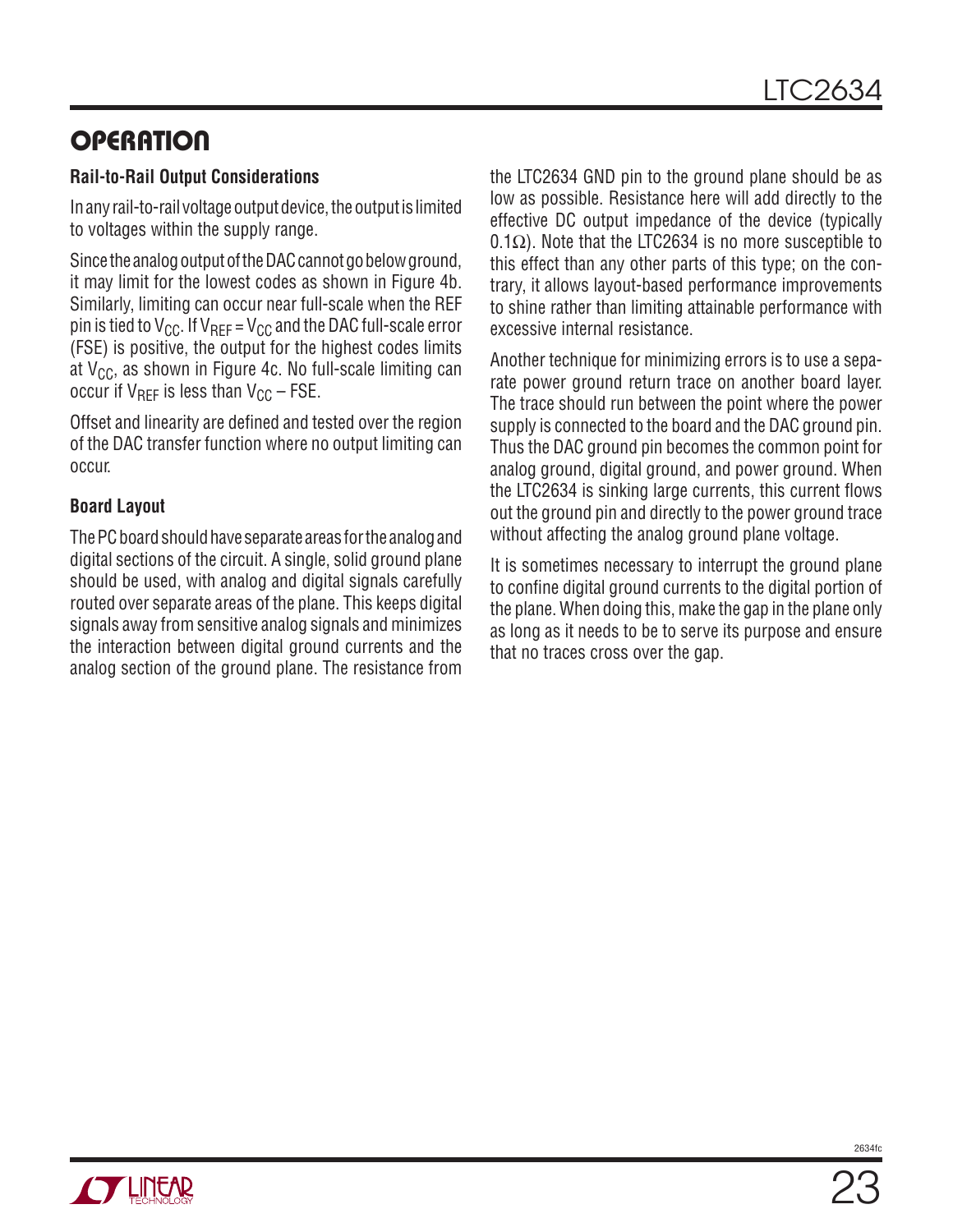

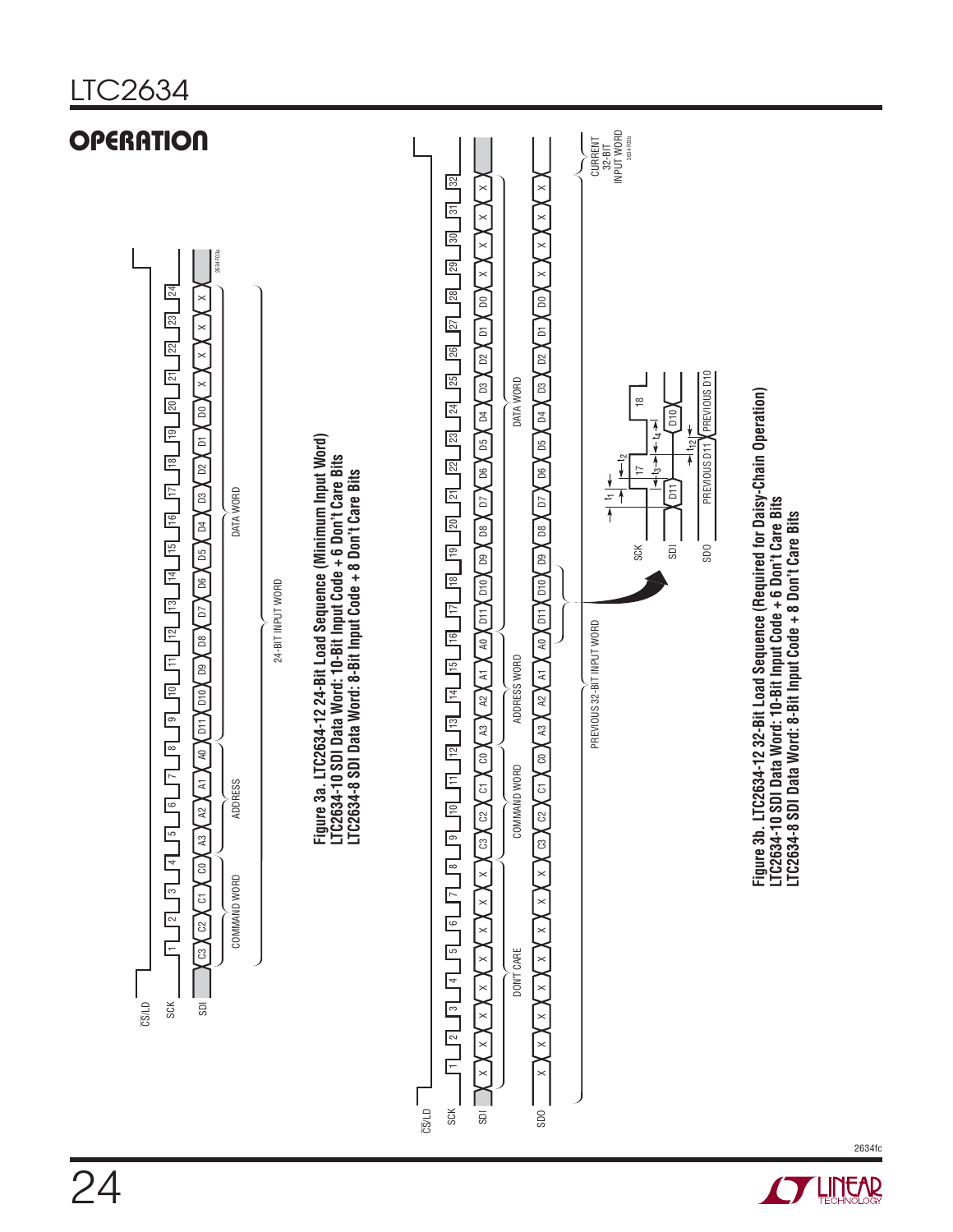

#### **Figure 4. Effects of Rail-to-Rail Operation on a DAC Transfer Curve (Shown in 12 Bits) (4a) Overall Transfer Function**

- **(4b) Effect of Negative Offset for Codes Near Zero**
- **(4c) Effect of Postitive Full-Scale Error for Codes Near Full-Scale**



**Figure 5. Daisy-Chain Operation (QFN Only)**

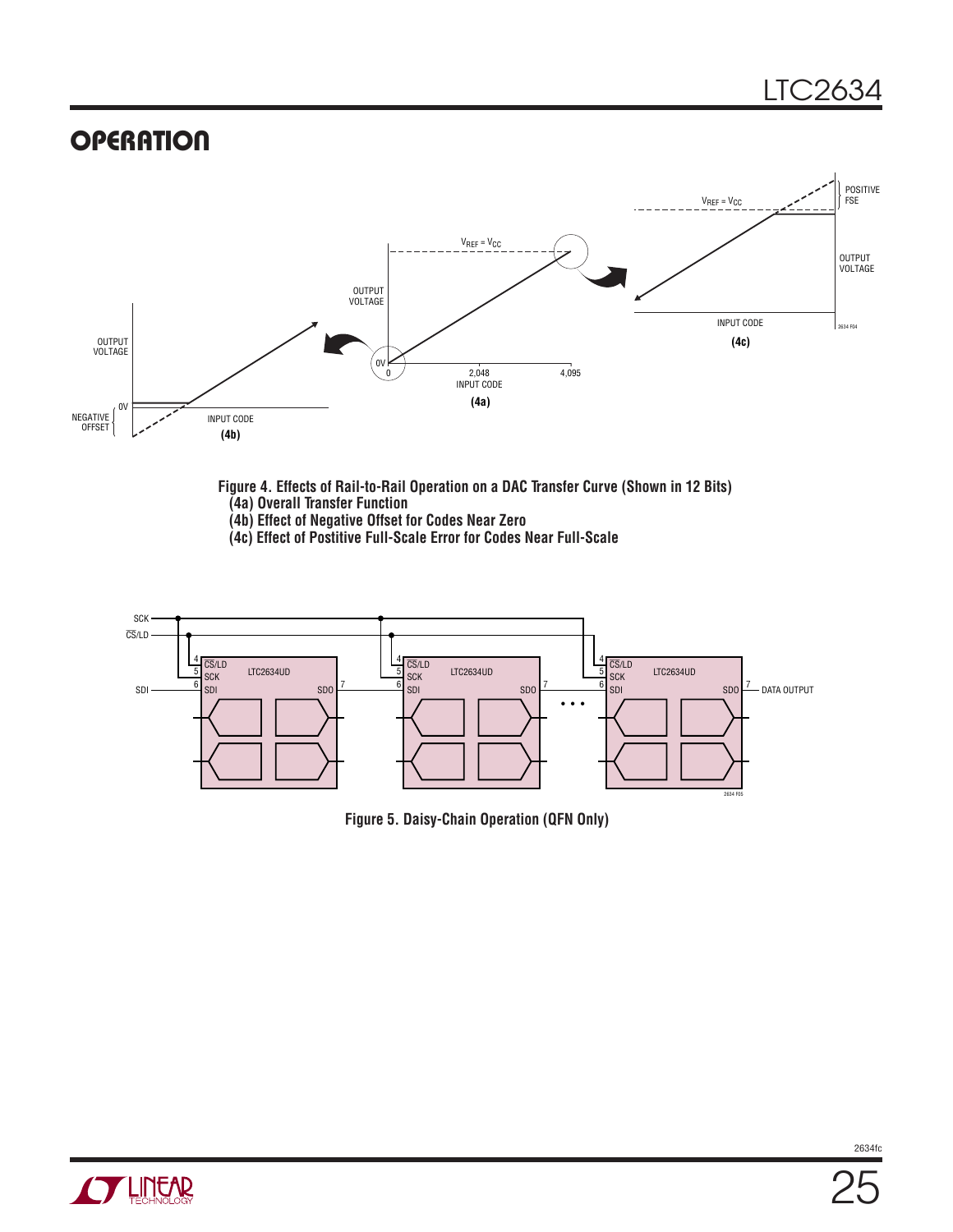## typical application



**STARTE AREA** 

2634fc

LTC2634 DACs Adjusts LTC2755-16 Offsets, Amplified with LT®1991 PGA to ±5V **LTC2634 DACs Adjusts LTC2755-16 Offsets, Amplified with LT**®**1991 PGA to ±5V**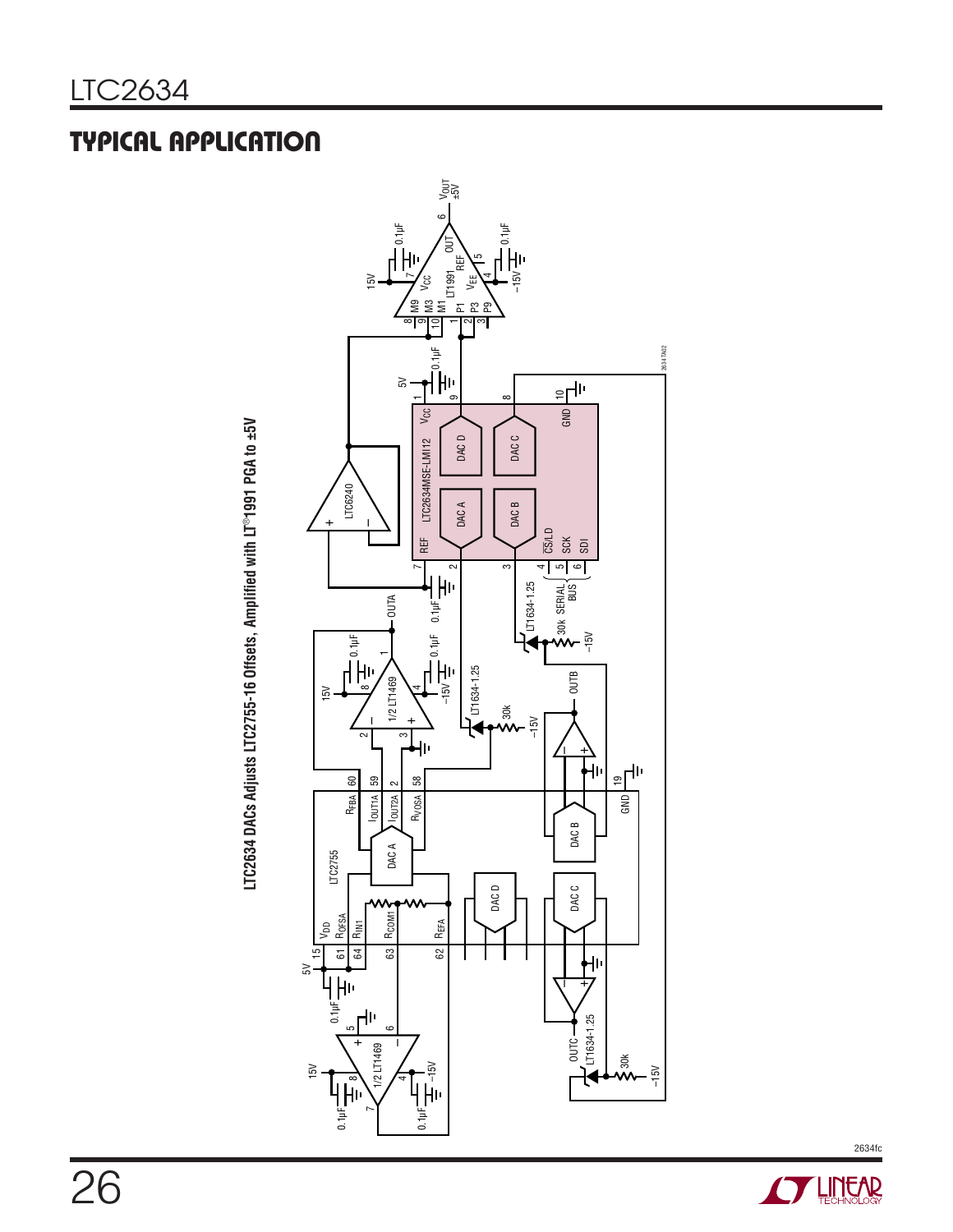#### Package Description



**UD Package 16-Lead Plastic QFN (3mm** × **3mm)** (Reference LTC DWG # 05-08-1691)

- 6. SHADED AREA IS ONLY A REFERENCE FOR PIN 1 LOCATION
- ON THE TOP AND BOTTOM OF PACKAGE

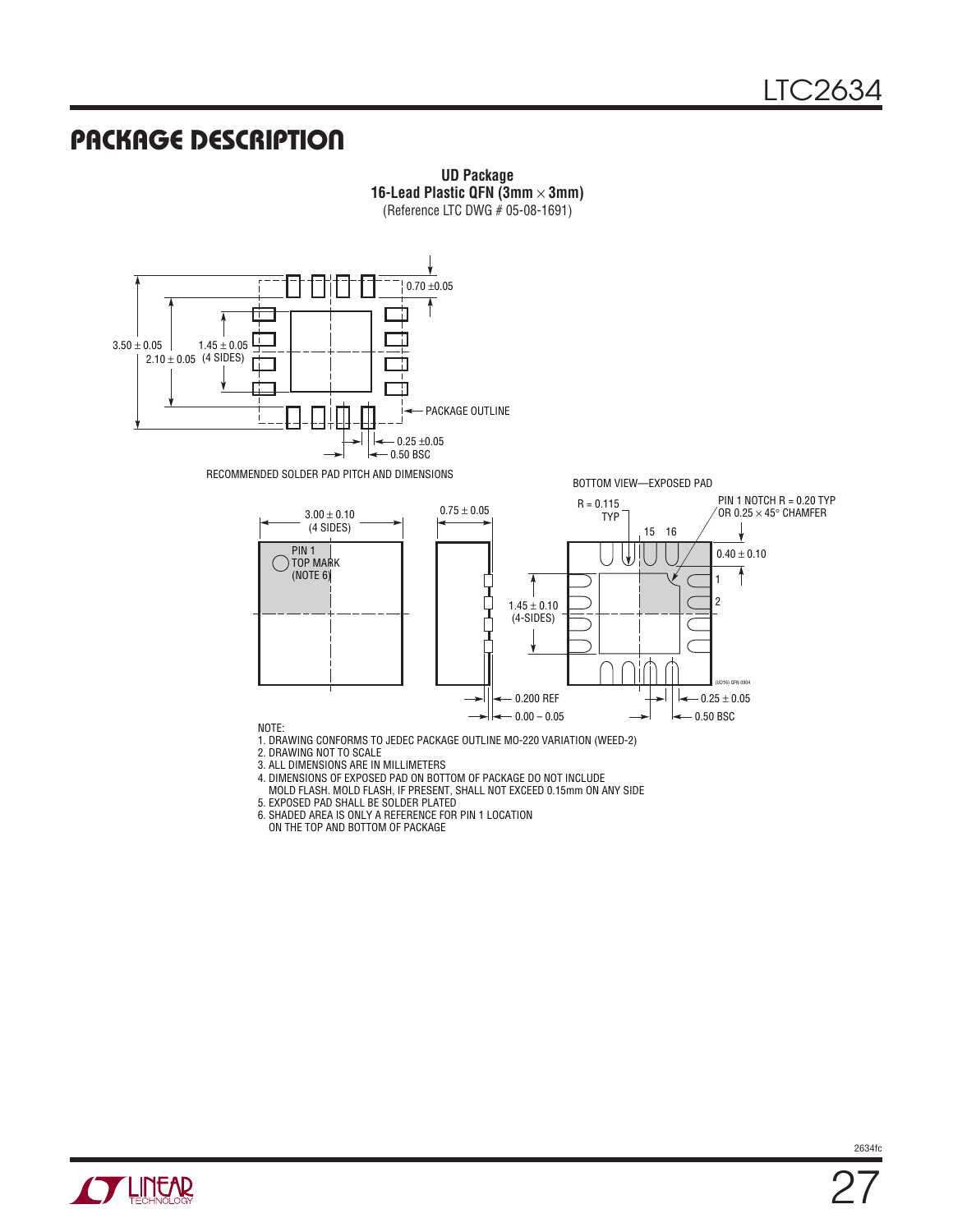### Package Description



**MSE Package 10-Lead Plastic MSOP, Exposed Die Pad** (Reference LTC DWG # 05-08-1664 Rev D)

3. DIMENSION DOES NOT INCLUDE MOLD FLASH, PROTRUSIONS OR GATE BURRS.

MOLD FLASH, PROTRUSIONS OR GATE BURRS SHALL NOT EXCEED 0.152mm (.006") PER SIDE

- 4. DIMENSION DOES NOT INCLUDE INTERLEAD FLASH OR PROTRUSIONS.
- INTERLEAD FLASH OR PROTRUSIONS SHALL NOT EXCEED 0.152mm (.006") PER SIDE

5. LEAD COPLANARITY (BOTTOM OF LEADS AFTER FORMING) SHALL BE 0.102mm (.004") MAX

- 6. EXPOSED PAD DIMENSION DOES NOT INCLUDE MOLD FLASH. MOLD FLASH ON E-PAD
- SHALL NOT EXCEED 0.254mm (.010") PER SIDE.

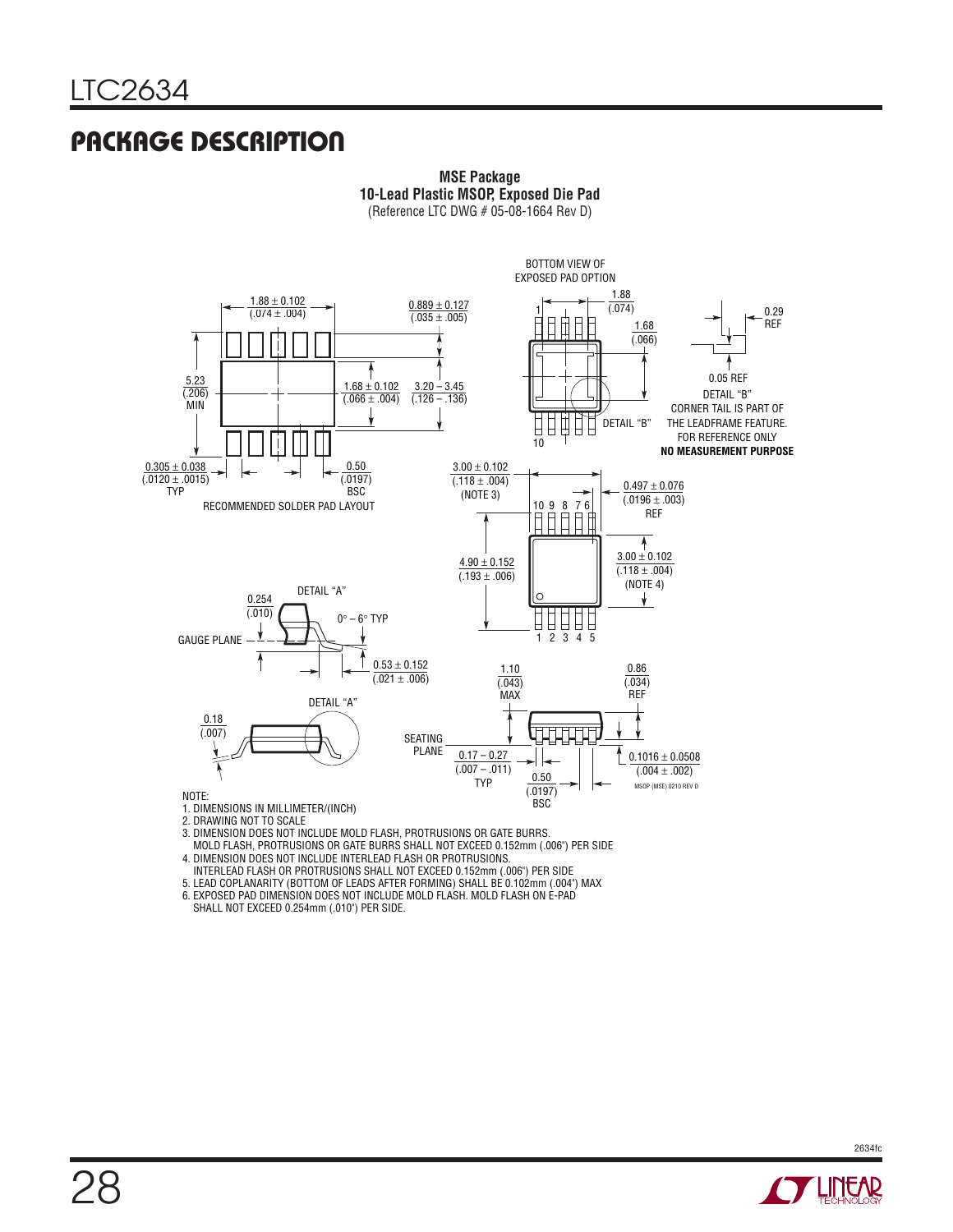## Revision History

| <b>REV</b> | <b>DATE</b> | <b>DESCRIPTION</b><br><b>PAGE NUMBER</b>                  |            |  |  |  |
|------------|-------------|-----------------------------------------------------------|------------|--|--|--|
| A          | 10/09       | Changes to Electrical Characteristics maximum limits      | 5, 6, 8, 9 |  |  |  |
| B          | 12/09       | Change pin name to DNC                                    | 2, 16      |  |  |  |
| ⌒          | 06/10       | Revised Note 3 in the Electrical Characteristics section  |            |  |  |  |
|            |             | Added Typical Application and replaced Related Parts list | 30         |  |  |  |





29